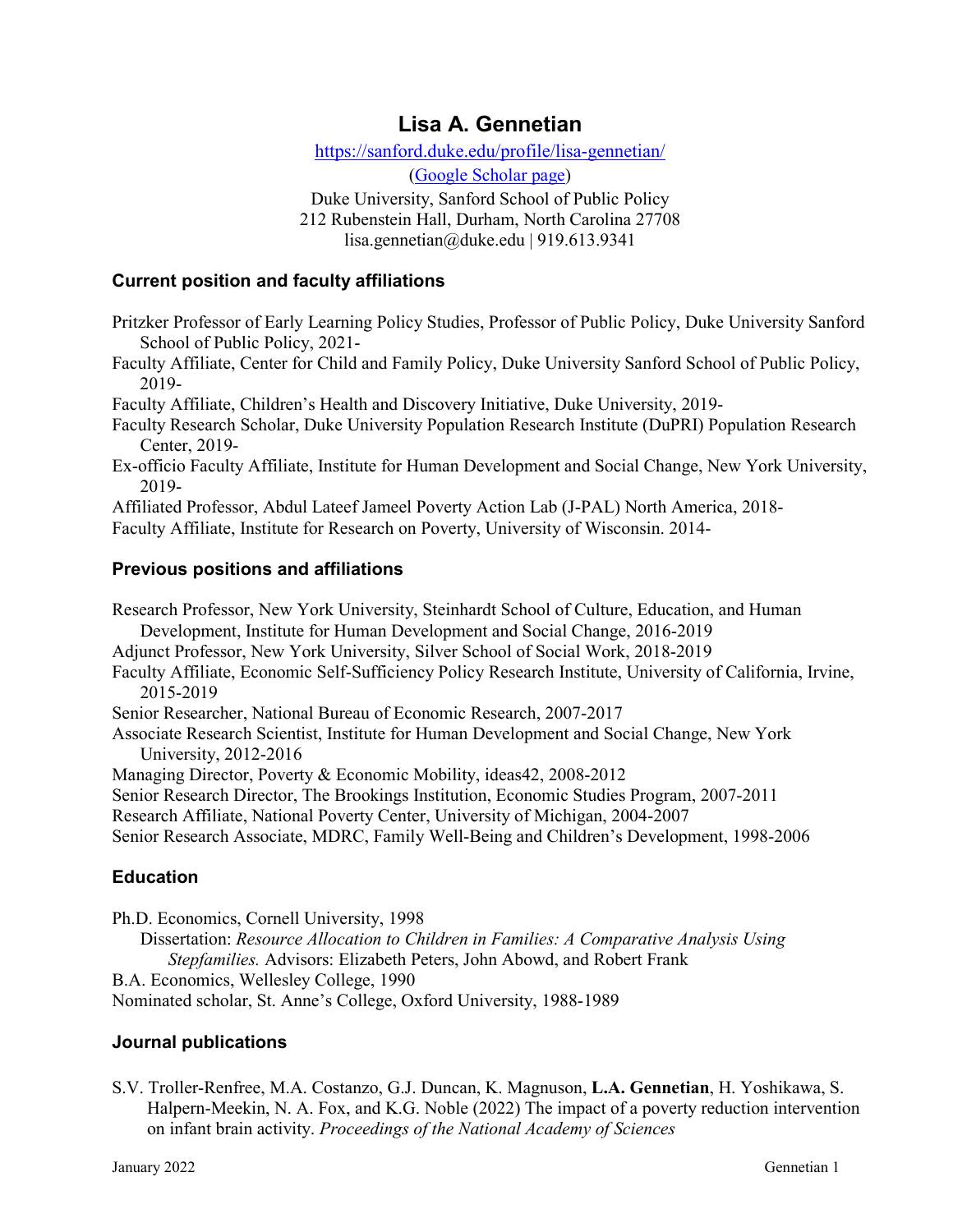- **Gennetian**, **L.A.**, N. Cabrera, L. Guzman, J. Mendez-Smith and D. Crosby (2021). A Strength-Based Framework for Realizing Latino Young Children's Potential. *Policy Insights from the Behavioral and Brain Sciences*
- Bitler, M., **L.A. Gennetian**, C. Gibson-Davis and M. Rangel (2021). Means-tested programs and Hispanic youth. *Investing in Latino Youth. ANNALS of the Academy of Political and Social Science.*
- Kuchirko, Y., L. Coskun, M. Marti, H. Duch, and **L.A. Gennetian** (2021). Light-touch strategies can boost parent engagement in math activities and support preschool children's math abilities. *Children and Youth Services Review*
- Noble, K., K. Magnuson, **L.A. Gennetian**, G. Duncan, H. Yoshikawa, N. Fox, and S. Halpern-Meekin (2021). Baby's First Years: Design of a randomized control trial of poverty reduction in the U.S. *Pediatrics*
- Hill Z, M. Spiegel, **L.A. Gennetian**, K.A. Hamer, L. Brotman, and S. Dawson-McClure. (2021) [Behavioral Economics and Parent Participation in an Evidence-Based Parenting Program at](https://www.ncbi.nlm.nih.gov/pubmed/34014490/)  [Scale.](https://www.ncbi.nlm.nih.gov/pubmed/34014490/) *Prevention Science*. doi: 10.1007/s11121-021-01249-0. PubMed PMID: 34014490.
- Barnes, C. and **L.A. Gennetian** (2021). Experiences of Hispanic families and social services in the racially segregated southeast. *Race and Social Problems*. Special issue on Race, Child Welfare, and Child Wellbeing.
- **Gennetian, L.A**., J.L. Aber, J. De Hoop, and E. Shafir (2021). Behavioral insights and cash transfers to families with children. *Behavioral Science and Policy Journal*.
- Harding, D., L. Sanbonmatsu, G.J. Duncan, **L.A. Gennetian**, L.F. Katz, R.C. Kessler, J.R. Kling, M. Sciandra, and J. Ludwig (2021). Evaluating contradictory experimental and non-experimental estimates of neighborhood effects on economic outcomes for adults. *Housing Policy Debate.* oi: 10.1080/10511482.2021.1881985
- Gibson, C., L. Keister, and **L.A. Gennetian** (2020). Net worth poverty in child households by race and ethnicity, 1989-2016. *Journal of Marriage and Family.* doi:10.1111/jomf.12742
- **Gennetian, L.A.**, L. Coskun, J.L. Kennedy, Y. Kuchirko, and J.L. Aber (2020). The impact of default options for parent participation in an early language intervention. *Journal of Child and Family Studies* 29: 3565-74. doi:10.1007/s10826-020-01838-7.
- **Gennetian, L.A.**, and C. Rodrigues (2020). Mothers' and fathers' time spent with children in the U.S.: Variations by race/ethnicity within income from 2003 to 2013. *Journal of Economics, Race, and Policy.* doi:10.1007/s41996-019-00046-w.
- **Gennetian, L.A.,** C.S. Tamis-LeMonda, and M.C. Frank (2020). Advancing transparency and openness in child development research: Opportunities. *Child Development Perspectives* 14(1): 3-8. doi:10.1111/cdep.12356.
- Hill, Z., M. Spiegel, and **L.A. Gennetian** (2020). Pride-based self-affirmations and parenting programs. *Frontiers in Psychology, 11*. doi:10.3389/fpsyg.2020.00910.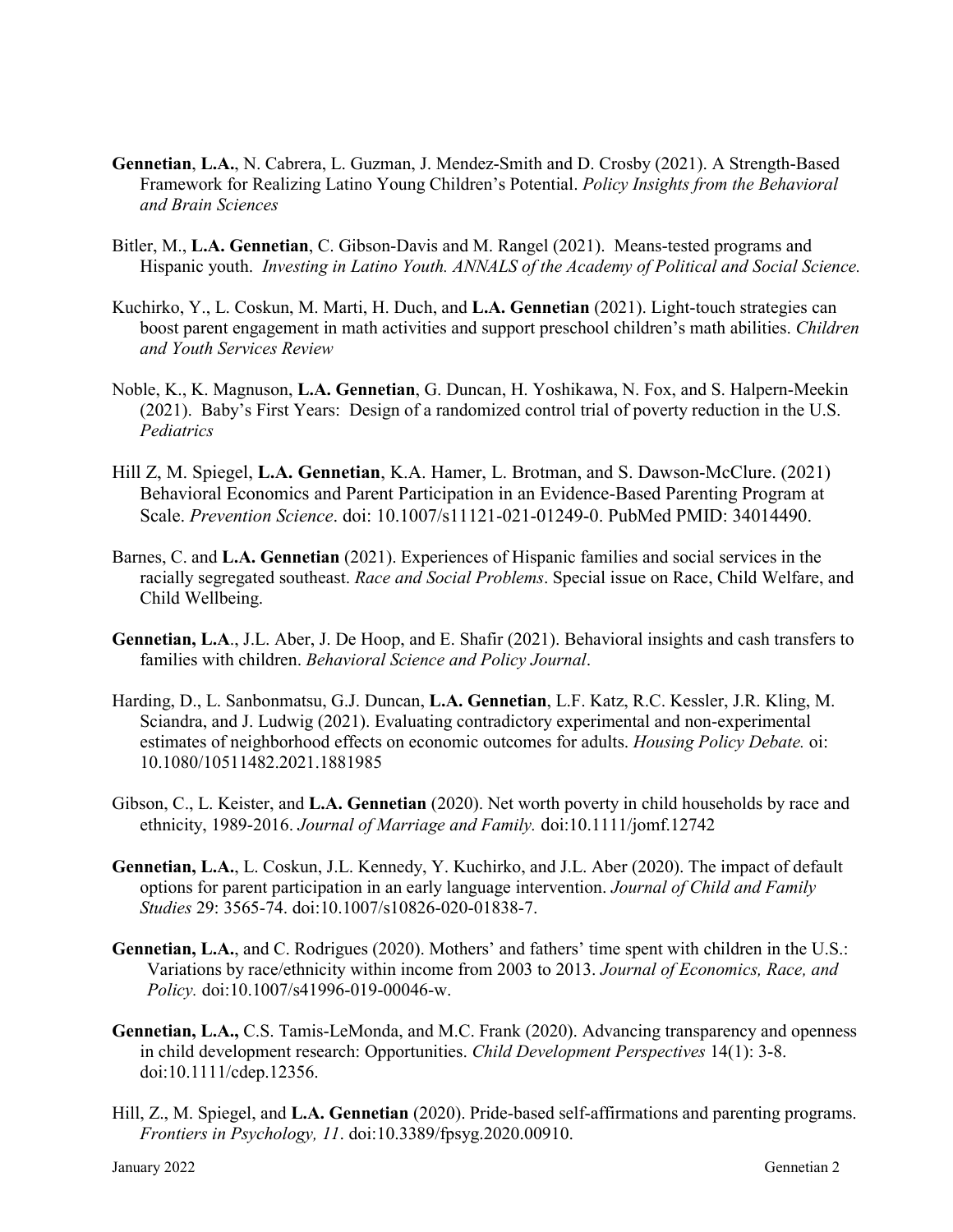- Spiegel, M., Z. Hill, and **L.A. Gennetian** (2020). Harnessing a behavioral economic framework for supporting providers in improving early childhood care. *Early Years*. doi:10.1080/09575146.2020.1732877.
- Rojas, N.M., H. Yoshikawa, **L. Gennetian**, M.L. Rangel, S. Melvin, K. Noble, G. Duncan, and K. Magnuson (2020). Exploring the experiences and dynamics of an unconditional cash transfer for low-income mothers: A mixed-methods study. *Journal of Children and Poverty* 26(1). doi:10.1080/10796126.2019.1704161.
- **Gennetian, L.A.**, A.R. Datta, R. Goerge, W. Zanoni, R. Brandon, A. Witte, and P. Krishnamurty (2019). How much of children's time in nonparental care coincides with their parents' time at work? *Socius: Sociological Research for a Dynamic World* 5. doi:10.1177/2378023119894848.
- Fuller, T.R., M. Sciandra, E.H. Koumans, S.L. Boulet, L. Warner, S. Cox, and **L.A. Gennetian** (2019). A housing mobility program's impact on teen and young adult parenting. *SSM-Population Health* 9: 100451. doi:10.1016/j.ssmph.2019.100451.
- **Gennetian, L.A.**, M. Marti, J.L. Kennedy, J.H. Kim, and H. Duch (2019). Supporting parent engagement in a school readiness program: Experimental evidence applying insights from behavioral economics. *Journal of Applied Developmental Psychology* 62: 1-10. doi:10.1016/j.appdev.2018.12.006.
- Hill, Z., **L.A. Gennetian**, and J. Mendez (2019). A descriptive profile of state Child Care and Development Fund policies in states with high populations of low-income Hispanic children. *Early Childhood Research Quarterly* 47(2): 111-23. doi:10.1016/j.ecresq.2018.10.003.
- **Gennetian, L.A.,** C. Rodrigues, H.D. Hill, and P.A. Morris (2018). Income level and volatility by children's race and Hispanic ethnicity. *Journal of Marriage and Family* 81(1): 204-29. doi:10.1111/jomf.12529.
- **Gennetian, L.A.**, C.R. Rodrigues, H.D. Hill, and P.A. Morris (2018). Stability of income and school attendance among NYC students of low-income families. *Economics of Education Review* 63: 20-30. doi:10.1016/j.econedurev.2018.01.003.
- **Gennetian, L.A**., M. Darling, and J.L. Aber (2016). Behavioral economics and developmental science: A new framework to support early childhood interventions. *Journal of Applied Research on Children*  $7(2): 2.$
- **Gennetian, L.A**., R. Seshadri, N. Hess, A. Winn, and R. Goerge (2016). Supplemental Nutrition Assistance Program (SNAP) benefit cycles and student disciplinary infractions. *Social Services Review* 90(3): 403-33*.* Semi-finalist for 2017 Frank R. Breul Memorial Prize for best article published in *Social Services Review*.
- **Gennetian, L.A**., and E. Shafir (2015). The persistence of poverty in the context of financial instability: A behavioral perspective. *Journal of Policy Analysis and Management* 34(4): 904-36.
- **Gennetian, L.A**. S. Wolf, P. Morris, and H. Hill (2015). Intrayear household income dynamics and adolescent school behavior. *Demography* 52(2): 455-83. doi:10.1007/s13524-015-0370-9.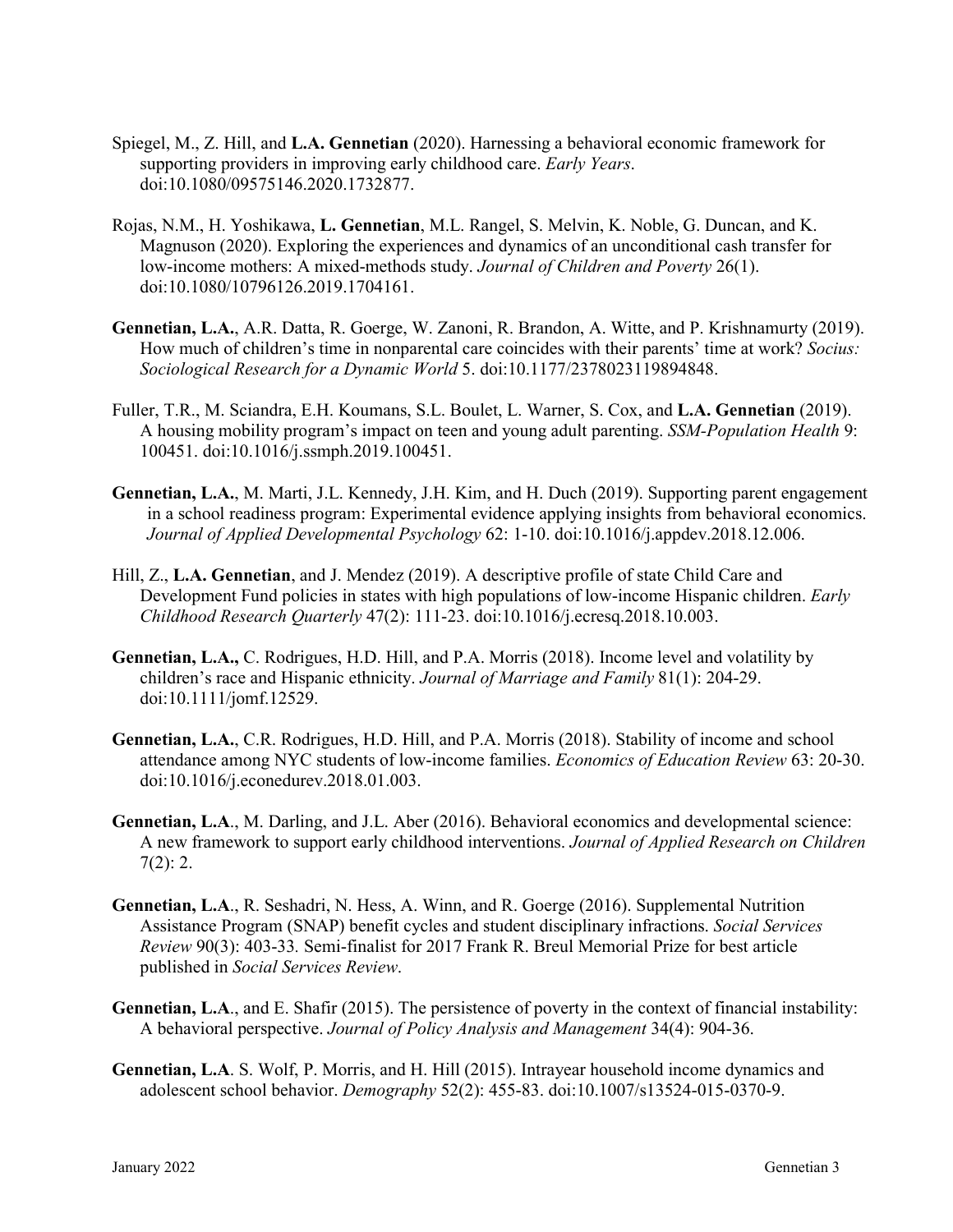- Kessler, R.C., G.J. Duncan, **L.A. Gennetian**, L.F. Katz, J.R. Kling, N.A. Sampson, L. Sanbonmatsu, A.M. Zaslavksy, and J. Ludwig (2014). Associations of housing mobility interventions for children in high poverty neighborhoods with subsequent mental disorders during adolescence. *Journal of the American Medical Association* 311(9): 937-48. doi:10.1001/jama.2014.607.
- Wolf, S., **L.A. Gennetian**, P. Morris, and H. Hill (2014). Patterns of income dynamics among low- and middle‐income families with children. *Family Relations* 63(3): 397-410. doi:10.1111/fare.12067.
- Sciandra, M., L. Sanbonmatsu, G. Duncan, **L.A. Gennetian**, L. Katz, R. Kessler, J. Kling, and J. Ludwig (2013). Long-term effects of the Moving to Opportunity residential mobility experiment on crime and delinquency. *Journal of Experimental Criminology* 9(4): 451-89.
- Ludwig, J., G. Duncan, **L.A. Gennetian**, L. Katz, R. Kessler, J. Kling, and L. Sanbonmatsu (2013). Long-term neighborhood effects on low-income families: Evidence from the Moving to Opportunity study. *American Economic Review Papers & Proceedings* 103(3): 226-31.
- Hill, H., P. Morris, **L.A. Gennetian**, S. Wolf, and C. Tubbs (2013). On the consequences of income instability for children's well-being. *Child Development Perspectives* 7(2): 85-90.
- Snell, E., N. Castells, G. Duncan, **L.A. Gennetian**, K. Magnuson, and P. Morris (2013). Promoting the positive development of boys in high-poverty neighborhoods: Evidence from four anti-poverty experiments. *Journal of Research on Adolescence* 23(2): 357-74.
- Ludwig, J., G. Duncan, **L.A. Gennetian**, L. Katz, R. Kessler, J. Kling, and L. Sanbonmatsu (2012). Neighborhood effects on the long-term well-being of low-income adults. *Science* 337(6101): 1505- 10*.* doi:10.1126/science.1224648.
- **Gennetian, L.A.**, M. Sciandra, L. Sanbonmatsu, J. Ludwig, L. Katz, G.J. Duncan, and R. Kessler (2012). The long-term impacts of Moving to Opportunity on youth outcomes. *Cityscape* 14(2): 137-68.
- Gebler, N., **L.A. Gennetian**, M. Hudson, B. Ward, and M. Sciandra (2012). Achieving MTO's high effective response rates: Strategies and trade-offs. *Cityscape* 14(2): 57-86.
- Sanbonmatsu, L., J. Marvakov, N.A. Potter, E. Adam, G.J. Duncan, **L.A. Gennetian**, L.F. Katz, R.C. Kessler, J. Ludwig, T.W. McDade, and S. Tessler Lindau (2012). The long-term impacts of Moving to Opportunity on adult health and economic self-sufficiency. *Cityscape* 14(2): 109-36.
- Hsueh J. and **L.A. Gennetian**. (2011) Welfare policies and adolescents: exploring the roles of sibling care, maternal work schedules, and economic resources. *American Journal of Community Psychology*. 48(3-4):322-40. doi: 10.1007/s10464-011-9423-4. PubMed PMID: 21347556; PubMed Central PMCID: PMC3212040.
- Ludwig, J., L. Sanbonmatsu, **L.A. Gennetian**, E. Adam, G. Duncan, L. Katz, R. Kessler, J. Kling, S. Lindau, R. Whittaker, and T. McDade (2011). Neighborhoods, obesity, and diabetes—a randomized social experiment. *New England Journal of Medicine* 365: 1509-19.
- Crosby, D., C. Dowsett, **L.A. Gennetian**, and A. Huston (2010). A tale of two methods: comparing regression and instrumental variables estimates of the effects of preschool child care type on the subsequent externalizing behavior of children in low-income families. *Developmental Psychology* 46(5): 1030-48.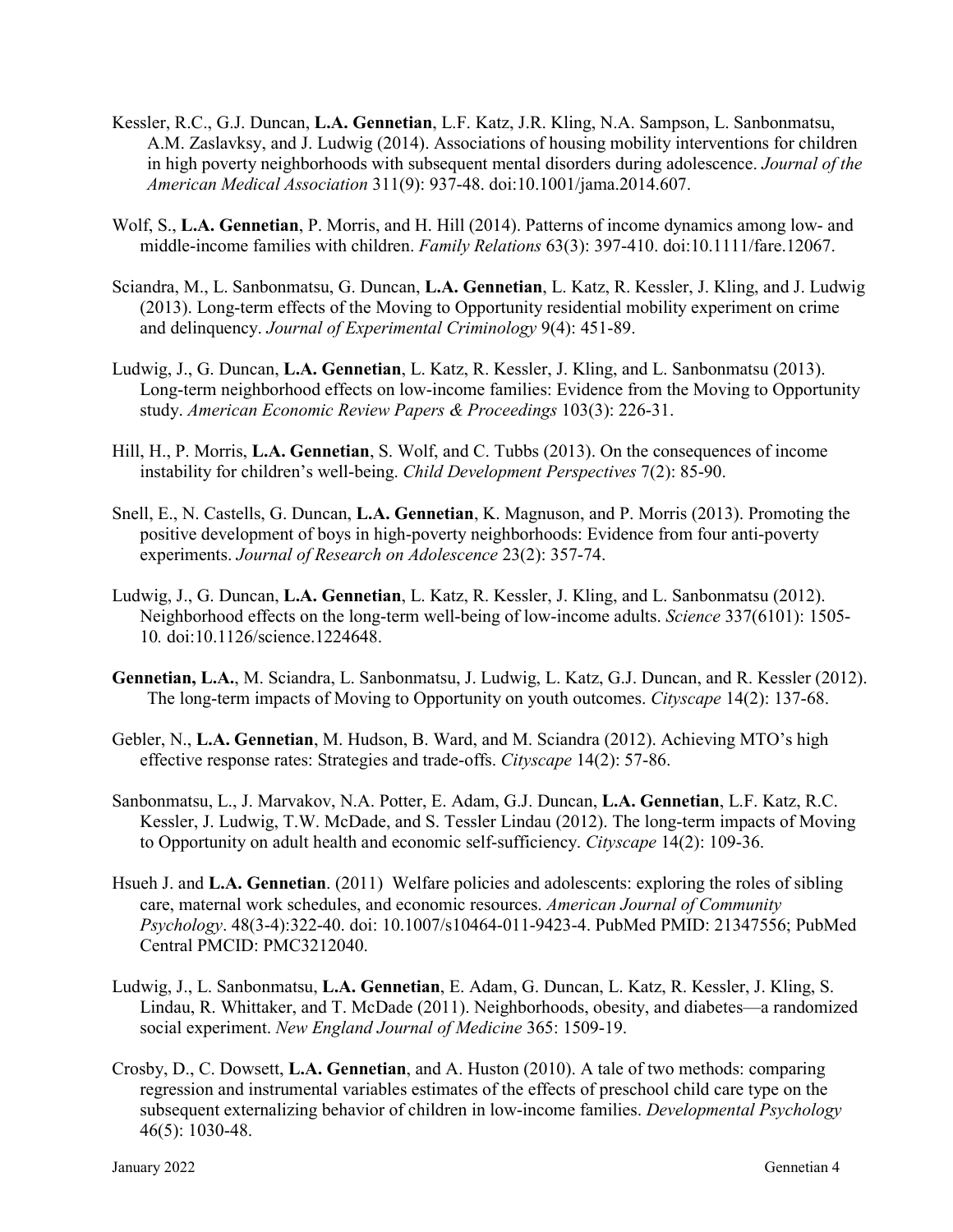- Newman, S., T. Leventhal, and **L.A. Gennetian** (2010). Meeting children's basic needs: Introduction. Special issue edited by **L.A. Gennetian**, T. Leventhal, and S. Newman. *Children and Youth Services Review* 32(9): 1133-37.
- **Gennetian, L.A.**, N. Castells, and P. Morris (2010). Meeting the basic needs of children: Does income matter? *Children and Youth Services Review* 32(9): 1138-48.
- **Gennetian, L.A**., H. Hill, A. London, and L. M. Lopoo (2010). Maternal employment and the health of low-income young children. *Journal of Health Economics* 29(3): 353-63.
- Yoshikawa, H., A. Gassman-Pines, P.A. Morris, **L.A. Gennetian**, and E. Godfrey (2010). Racial/ethnic differences in effects of welfare policies on early school readiness and later achievement. *Applied Developmental Science* 14(3): 137-53.
- Duncan, G.J., H. Bos, **L.A. Gennetian**, and H. Hill (2009). New Hope: A thoughtful and effective approach to "make work pay." *Northwestern Journal of Law and Social Policy* 4(1): 101-15.
- Dowsett, C., A. Huston, A. Imes, **L.A. Gennetian**, and D. Principe (2008). Structural and process features in three types of child care for children from high and low income families. *Early Childhood Research Quarterly* 23(1): 69-93.
- Duncan, G., **L.A. Gennetian**, and P. Morris (2008). Effects of welfare and antipoverty policies on participants' children. *Focus* 25(2): 3-12. Madison, WI: Institute for Research on Poverty.
- **Gennetian, L.A.**, L. Lopoo, and A. London (2008). Maternal work hours and schooling outcomes of low-income youth in four large urban settings. *Demography* 45(1): 31-53.
- **Gennetian, L.A.**, K. Magnuson, and P. Morris (2008). From statistical association to causation: What developmentalists can learn from instrumental variables techniques coupled with experimental data. *Developmental Psychology* 44(2): 381-94.
- Alderson DP, **L.A. Gennetian**, C.J. Dowsett, A. Imes, and A.C. Huston. (2008). Effects of Employment-Based Programs on Families by Prior Levels of Disadvantage. *Social Services Review*. 82(3):361- 394. doi: 10.1086/592360. PubMed PMID: 22081729; PubMed Central PMCID: PMC3212398.
- Chang, Y.E., A.C. Huston, D.A. Crosby, and **L.A. Gennetian** (2007). The effects of welfare and employment programs on children's participation in Head Start. *Economics of Education Review* 26(1): 17-32.
- Duncan GJ, **L.A. Gennetian**, P.A. Morris. (2007) [Effects of welfare and antipoverty programs on](https://www.ncbi.nlm.nih.gov/pubmed/22180695/)  [participants' children. F](https://www.ncbi.nlm.nih.gov/pubmed/22180695/)ocus (Madison). 25(2):3-12. PubMed PMID: 22180695; PubMed Central PMCID: PMC3240936.
- Cochi Ficano, C., **L.A. Gennetian**, and P. Morris (2006). Child care subsidies and employment behavior among very‐low‐income populations in three states. *Review of Policy Research* 23(3): 681-98.
- **Gennetian, L.A.**, C. Redcross, and C. Miller (2006). Regional differences in the effects of welfare reform: Evidence from an experimental program in rural and urban Minnesota. *Georgetown Journal on Poverty Law and Policy* 13(1): 119-50.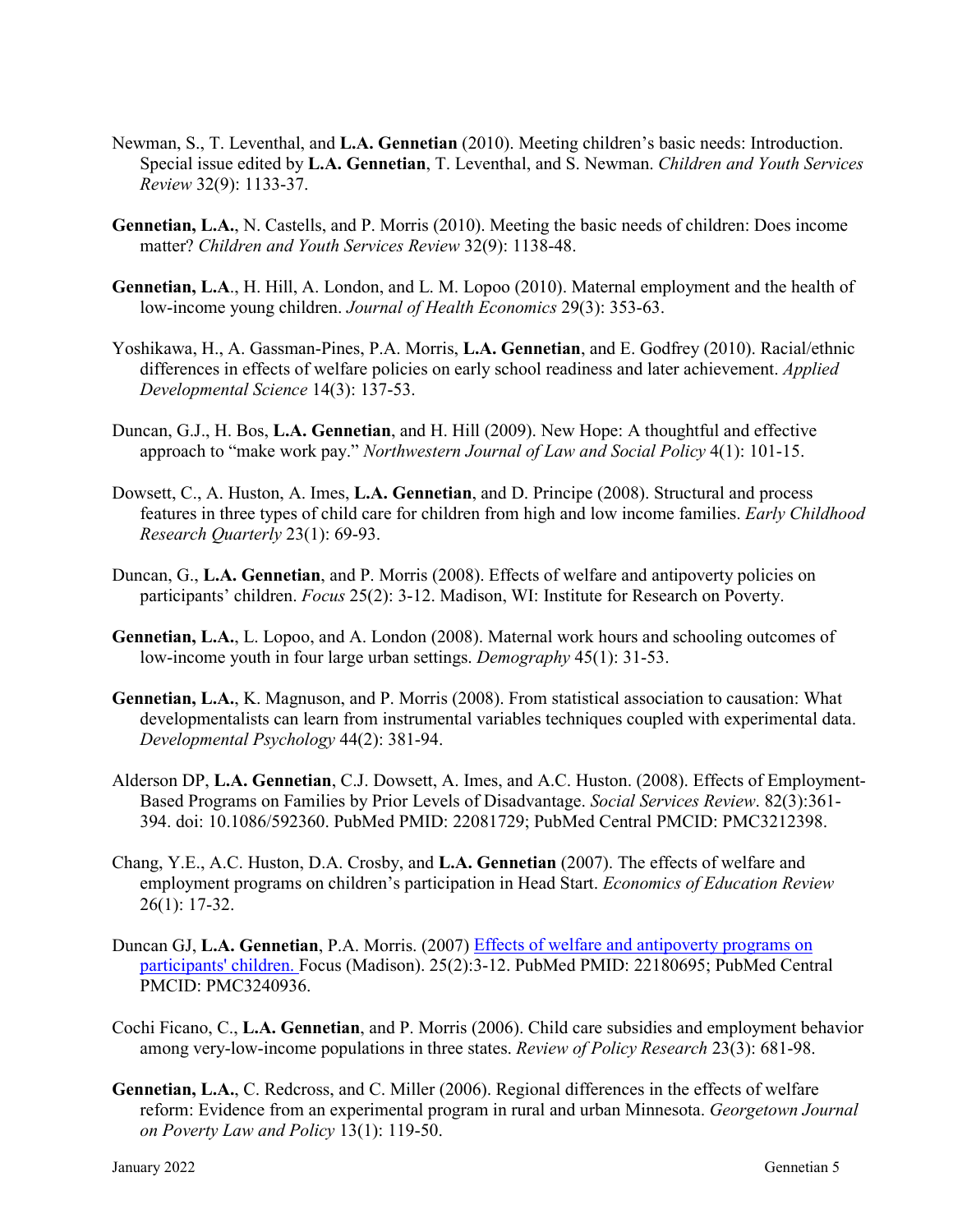- Averett, S., **L.A. Gennetian**, and H.E. Peters (2005). Paternal child care and children's cognitive development. *Journal of Population Economics* 18(3): 391-414.
- Crosby, D., **L.A. Gennetian**, and A. Huston (2005). Child care assistance policies can affect the use of formal care for children in low-income families. *Applied Developmental Science* 9(2): 86-106.
- Gibson, C., K. Magnuson, **L.A. Gennetian**, and G. Duncan (2005). Employment and risk of domestic abuse among low-income single mothers. *Journal of Marriage and the Family* 67: 1149-68.
- **Gennetian, L.A.** (2005). One or two parents? Half or step siblings? The effect of family composition on cognitive outcomes of young children. *Journal of Population Economics* 18(3): 415-36.
- Morris, P., **L.A. Gennetian**, and G. Duncan (2005). Effects of welfare and employment policies on young children: New findings on policy experiments conducted in the early 1990s. *Social Policy Report* 19(2).
- **Gennetian, L.A.** (2004). The effects of welfare and work policies on adolescents: Does sibling composition matter? *Eastern Economic Journal* 30(1): 81-100.
- **Gennetian, L.A.** (2004). Welfare policies and domestic abuse among single mothers: Evidence from Minnesota and other pilot studies. *Violence Against Women* 9(10): 1171-90.
- **Gennetian, L.A.**, D. Crosby, A. Huston, and E. Lowe (2004). Can child care assistance in welfare and employment programs support the employment of low-income families? *Journal of Policy Analysis and Management* 23(4): 723-43.
- **Gennetian, L.A.**, G. Duncan, V. Knox, W. Vargas, E. Clark-Kauffman, and A. London (2004). How welfare policies affect adolescents' school outcomes: A synthesis of evidence from experimental studies. *Journal of Research on Adolescence* 14(4): 399-423. Awarded Best Article in Social Policy by the Society for Research on Adolescence.
- **Gennetian, L.A.**, and V. Knox (2004). The effects of a Minnesota welfare program on marital stability six years later*. Population Research and Policy Review* 23: 567-93.
- **Gennetian, L.A.**, and C. Miller (2004). How welfare reform can affect marriage: Experimental evidence from Minnesota. *Review of Economics of the Household* 2(3): 275-301.
- **Gennetian, L.A.**, and P. Morris (2003). The effects of time limits and make-work-pay strategies on the well-being of children: Experimental evidence from two welfare reform programs. *Children and Youth Services Review* 25(1-2): 17-54.
- Harknett, K., and **L.A. Gennetian** (2003). How an earnings supplement can affect the marital behavior of welfare recipients: Evidence from the Canadian self-sufficiency project. *Demography* 40(3): 451- 78.
- Morris, P., and **L.A. Gennetian** (2003). Identifying the effects of income on children's development: Using experimental data*. Journal of Marriage and the Family* 65(3): 716-29.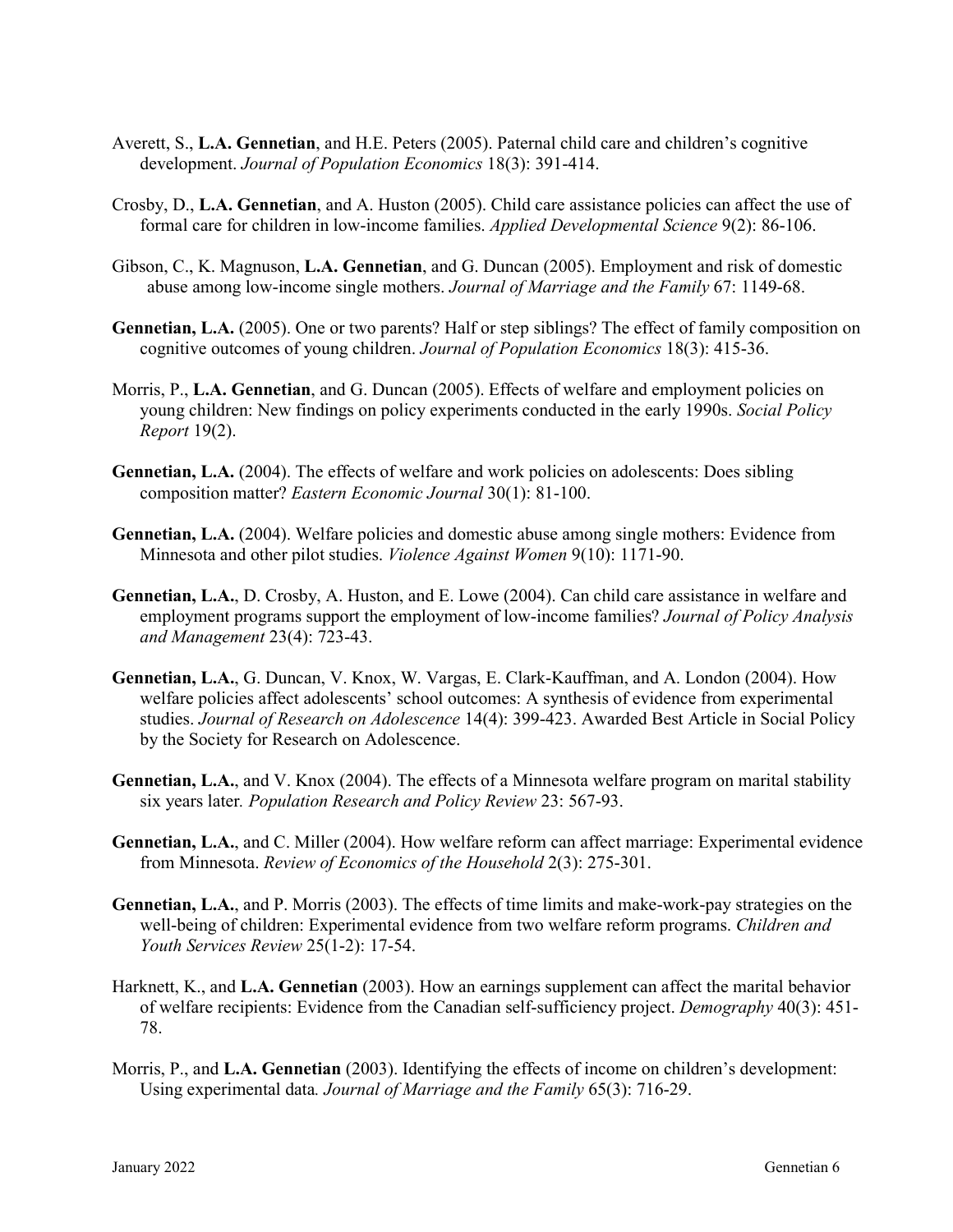- **Gennetian, L.A.**, and C. Miller (2002). Children and welfare reform: Evidence from an experimental welfare program in Minnesota. *Child Development* 73(2): 601-19.
- Huston, A., Y. Chang, and **L.A. Gennetian** (2002). Family and individual predictors of child care use among low-income families in different policy contexts. *Early Childhood Research Quarterly* 17 (4): 441-69.
- Averett, S., **L.A. Gennetian**, and H.E. Peters (1999). The patterns and determinants of paternal care during the first three years of a child's life. *Marriage and Family Review* 29(2-3): 115-36.
- **Gennetian, L.A.** (1999). The supply of infants relinquished for adoption: Did access to abortion make a difference? *Economic Inquiry* 37(3): 412-31.

## **Edited volumes**

- **Gennetian, L.A.**, and M. Tienda, eds. (2021). Investing in Latino Children and Youth. *ANNALS of the American Academy of Political and Social Science*.
- **Gennetian, L.A.**, T. Leventhal, and S. Newman, eds. (2010). Meeting Children's Basic Needs. Special issue of *Children and Youth Services Review* 32(9).

## **Data sets**

Magnuson, K.A., Noble, K., Duncan, G.J., Fox, N.A., **Gennetian, L.A**., Yoshikawa, H., and Halpern-Meekin, S. (posted November 2020). *Baby's First Years (BFY), New York City, New Orleans, Omaha, and Twin Cities, 2018-2019.* Inter-university Consortium for Political and Social Research [distributor], 2020-11-16. https://doi.org/10.3886/ICPSR37871.v2

## **Book chapters**

- **Gennetian, L.A.** (2021). How a behavioral economic framework can support scaling of early childhood interventions. J. List, D. Suskind, and L. Supplee (Eds.), *The Scale-up Effect in Early Childhood and*  Public Policy: Why Interventions Lose Impact at Scale and What We Can Do About It. Chicago, IL: University of Chicago Press.
- **Gennetian, L.A.**, and A. Gassman-Pines (forthcoming, 2021). Parents as Earners: What it means for parenting and the role of public policy. A. Morris and J. Smith (Eds.), *The Cambridge Handbook of Parenting: Interdisciplinary Research and Application*. Cambridge: Cambridge University Press.
- Duch H. and **Gennetian LA**. (2018). Boosting Parent Engagement in the Getting Ready for School Intervention Using Insights from Behavioral Economics.. In: Caspe M, Kennedy JL, editors. Family Engagement in Science, Technology, Engineering and Math Washington DC: American Educational Research Association.
- **Gennetian, L.A.** (2018). Think tanks: Applying your skill set to policy research. J. Brown and M.L. Linver (Eds.), *Building a Career Outside Academia: A Guide for Doctoral Students in the Behavioral and Social Sciences*. Washington, DC: American Psychological Association.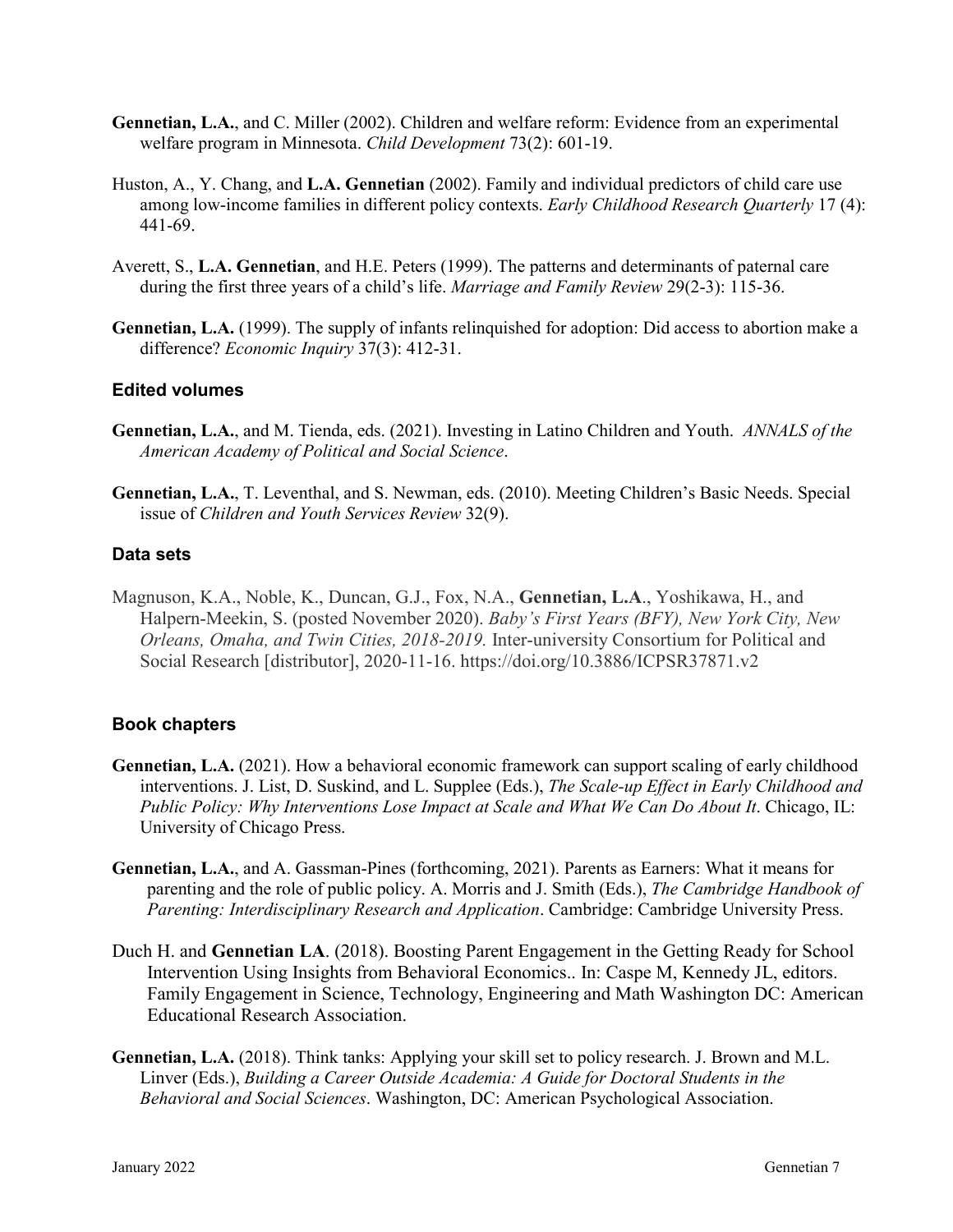- **Gennetian, L.A.**, and R. Datta (2017). Child care in the U.S. R. Rycroft (Ed.), *The American Middle Class: An Economic Encyclopedia of Progress and Poverty*. Santa Barbara, CA: ABC-CLIO.
- **Gennetian LA** and Morris PA. (2013). Welfare Policies and Student Achievement. In: Hattie J, Anderman E, editors. International Handbook of Student Achievement New York: NY: Routledge Publishers.
- Harding, D., **L.A. Gennetian**, L. Sanbonmatsu, C. Winship, and J. Kling (2011). Unpacking neighborhood influences on education outcomes: Setting the stage for future research. G. Duncan and D. Murnane (Eds.), *Whither Opportunity? Rising Inequality, Schools, and Children's Life Chances.* New York: Russell Sage Foundation.
- **Gennetian, L.A.**, L. Sanbonmatsu, and J. Ludwig (2011). An overview of Moving to Opportunity: A random assignment housing mobility study in five U.S. cities. H. Newburger, E.L. Birch, and S.M. Wachter (Eds.), *Neighborhood and Life Chances: How Place Matters in Modern America*. Philadelphia: University of Pennsylvania Press.
- Duncan, G.J., **L.A. Gennetian**, and P.A. Morris (2009). Parental pathways to self-sufficiency and the well-being of younger children. J.K. Scholz and C.J. Heinrich (Eds.), *Making the Work-Based Safety Net Work Better: Forward-Looking Policies to Help Low-Income Families.* New York: Russell Sage Foundation.
- Morris, P., **L.A. Gennetian**, G.J. Duncan, and A. Huston (2009). How welfare policies affect child and adolescent school performance: Investigating pathways of influence with experimental data. James Ziliak (Ed.), *Welfare Reform and Its Long-Term Consequences for America's Poor.* Cambridge: Cambridge University Press.
- Morris, P., and **L.A. Gennetian** (2007). Welfare and antipoverty policy effects on children's development. H.E. Fitzgerald, B.M. Lester, and B. Zuckerman (Eds.), *The Organization and Prevention of Children's Mental Health Problems.* Vol. 1 in Praeger Series on Child Psychology and Mental Health*. The Crisis in Youth Mental Health: Critical Issues and Effective Programs.* Santa Barbara, CA: Praeger/Greenwood.
- **Gennetian, L.A.**, A. Huston, and D. Crosby (2006). Does child care assistance matter? The effects of welfare and employment policies on child care for very young children. N. Cabrera, R. Hutchens, and H.E. Peters (Eds.), *From Welfare to Childcare: What Happens to Young Children When Single Mothers Exchange Welfare for Work?* Mahwah, NJ: Lawrence Erlbaum Associates.
- Morris, P., and **L.A. Gennetian** (2006). Indicators and policy decisions: The important role of experimental studies. A. Ben-Arieh and R.M. Goerge (Eds.), *Indicators of Children's Well-Being.* Vol. 27 in Social Indicators Research Series. Dordrecht: Springer.
- Yoshikawa, H., P. Morris, **L.A. Gennetian**, A. Roy, A. Gassman-Pines, and E. Godfrey (2006). Effects of welfare and employment policies on middle childhood school performance: Do they vary by race/ethnicity and, if so, why? A.C. Huston and M. Ripke (Eds.), *Developmental Context of Middle Childhood: Bridges to Adolescence and Adulthood.* New York: Cambridge University Press.
- **Gennetian, L.A.**, P. Morris, J. Bos, and H. Bloom (2005). Constructing instrumental variables from experimental data to explore how treatments produce effects. H. Bloom (Ed.), *Learning More from Social Experiments: Evolving Analytic Approaches.* New York: Russell Sage Foundation.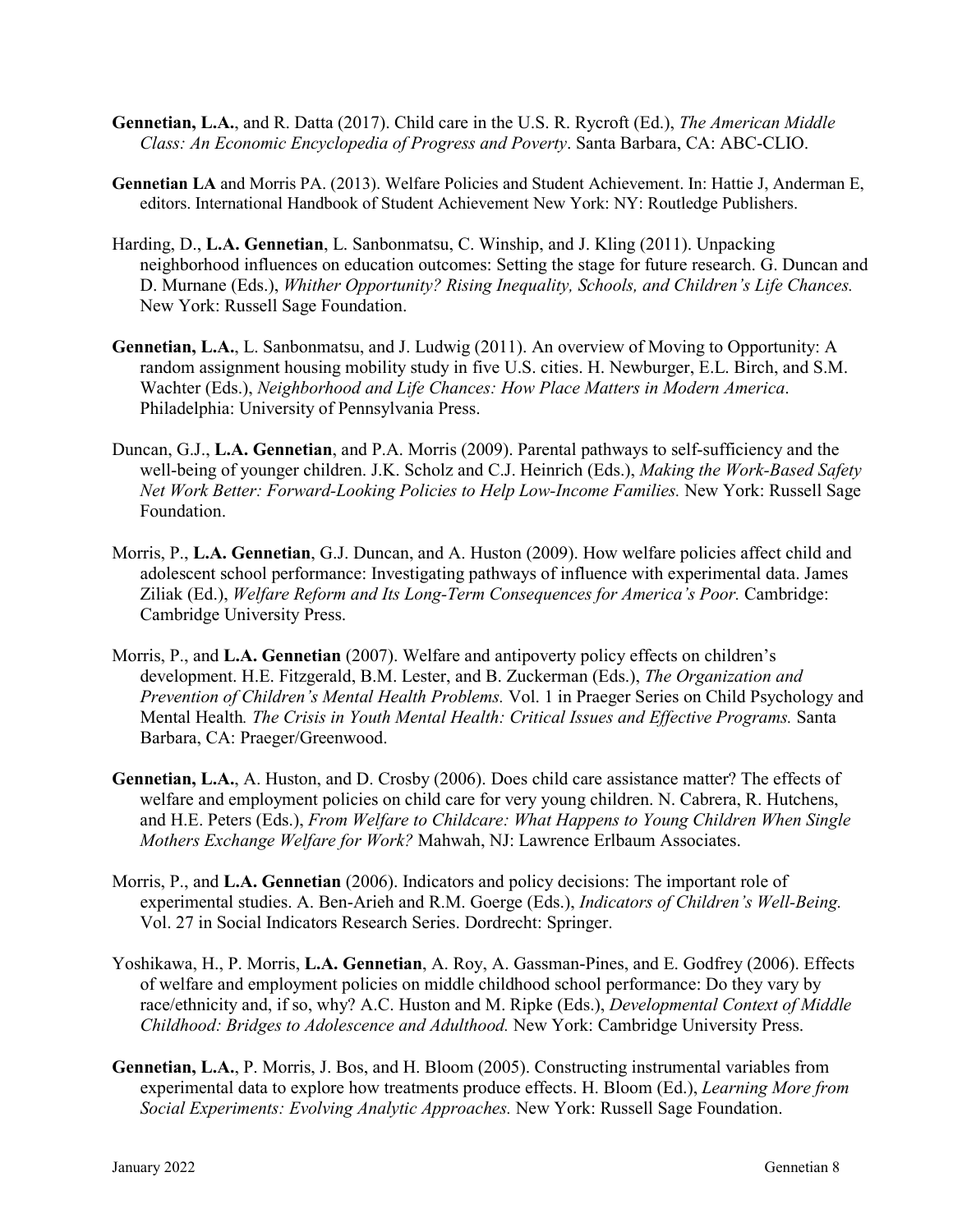**Gennetian, L.A.**, C. Redcross, and C. Miller (2002). Welfare reform in rural Minnesota: Experimental findings from the Minnesota Family Investment Program. B. Weber, G. Duncan, and L. Whitener (Eds.), *Rural Dimensions of Welfare Reform.* Kalamazoo, MI: W.E. Upjohn Institute.

#### **Manuscripts in progress and working papers**

- **Gennetian, LA**., G. Duncan, N. Fox, S. Halpern-Meekin, K. Magnuson, K.G. Noble, and H. Yoshikawa (submitted to *American Economic Journal: Economic Policy*, December 30, 2021). Unconditional cash transfers and family investments in infants: Findings from the first wave of the Baby's First Years Study
- Yoo, P.Y., G.J. Duncan, K. Magnuson, N.A. Fox, **L.A. Gennetian**, S. Halpern-Meekin, H. Yoshikawa, and K.G. Noble (in second review, *BMC Health*) Unconditional cash transfers and maternal substance use: findings from a randomized control trial of low-income mothers with infants in the U.S.
- C. Gibson, L. Keister, **L.A. Gennetian**, W. Lowell and S. Deambrosi (submitted September 2021, under review, *Demography*). Net worth poverty and children's development.
- Kalil, A., S. Mayer, W. Delgado, and **L.A. Gennetian** (submitted September 2021, under review, *Journal of Human Resources*). How parents feel when they parent: Explaining education-based differences in time spent with children. Human Capital and Economic Opportunity Global Working Group. Working Paper 2020-068. Chicago, IL: University of Chicago.
- Morris, P.A., H.D. Hill, **L.A. Gennetian**, C. Rodrigues, and S. Wolf (2015). Income volatility in U.S. households with children: Another growing disparity between rich and poor: Institute for Research on Poverty Discussion Paper 1429-15. Madison, WI: University of Wisconsin.

#### **Policy papers, reports and briefs (external peer reviewed)**

- American Enterprise Institute-Brookings Institution (to be released, 2022) *Rebalancing: Meeting Our Obligation to Invest in Children*. Consensus report working group member.
- **Gennetian, L.A.** and K. Magnuson (in process, to be released 2022). *Three Reasons Why Cash to Families in the U.S. is a Sound Policy Investment.* Washington DC: Center for Budget and Policy Priorities.
- Chen, Y., D. Thomson, and **L.A. Gennetian** (2021). Latino and Asian Households Were Less Likely to Receive Initial COVID-19 Stimulus Payments, a Trend that Reversed for Later Payments. Washington, DC: Child Trends.
- Thomson, D., Y. Chen and **L.A. Gennetian** (2021). Early in the Pandemic, Latino and Low Income Households With Children Were Less Likely to Receive Unemployment Benefits. Washington, DC: Child Trends.
- Finno-Velasquez, M., **L.A. Gennetian**, S. Deambrosi, and S. Sepp (2021). *TANF practitioner perspectives in New Mexico of Hispanic Families.* National Research Center on Hispanic Children & Families. Washington, DC: Child Trends.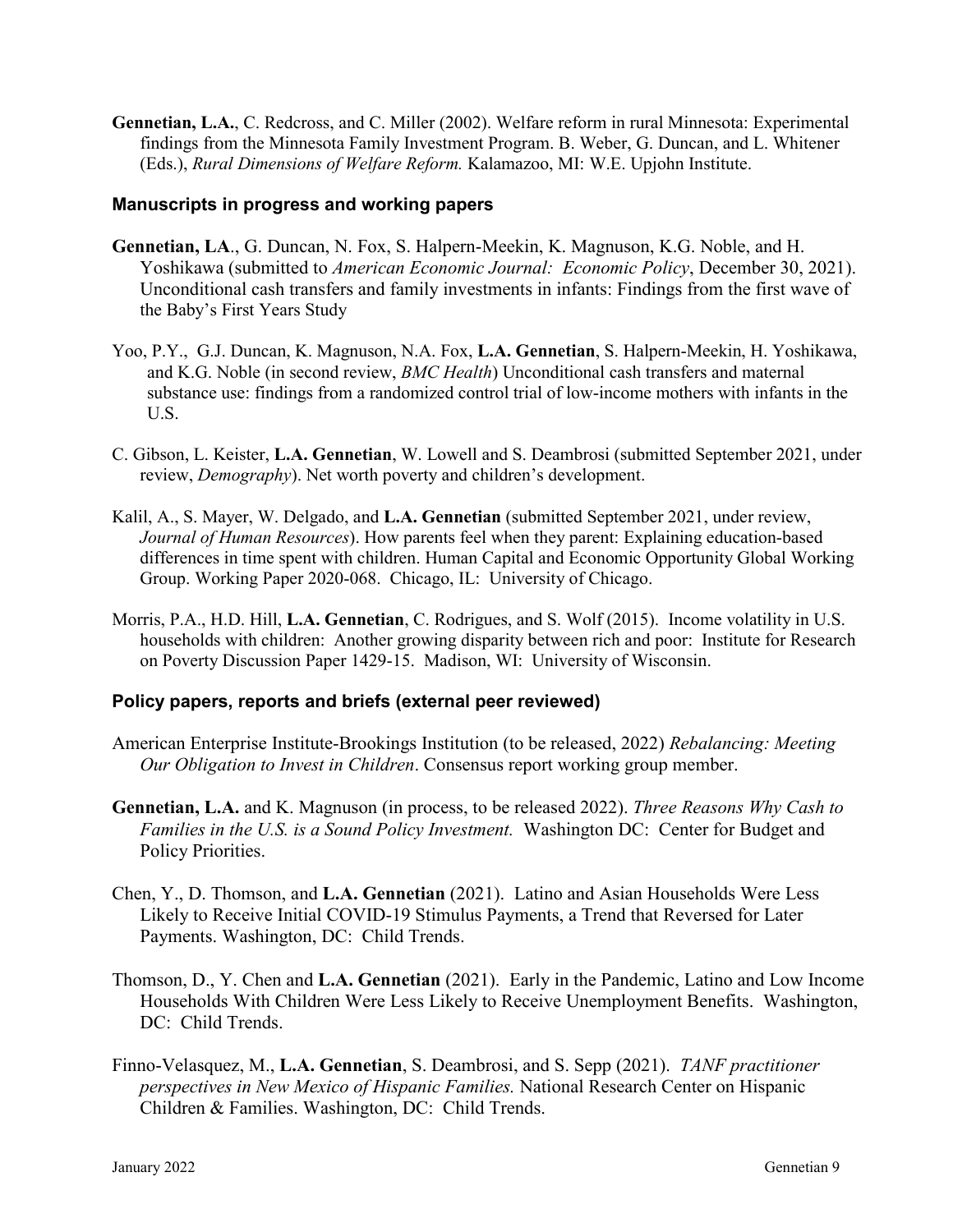- Gasman-Pines, A. and **L.A. Gennetian** (2020). *COVID-19 job and income loss jeopardize child well-being: Income support policies can help*. Child Evidence Brief. Washington, DC: Society for Research in Child Development.
- Thomson, D., **L.A. Gennetian**, Y. Chen, H. Barnett, M. Carter, and S. Deambrosi (2020). *State Policy and Practice Related to Earned Income Tax Credits May Affect Receipt Among Hispanic Families with Children*. Washington, DC: Child Trends.
- **Gennetian, L.A.**, Z. Hill, and D. Ross-Cabrera (2020). *State-Level TANF Policies and Practice May Shape Access and Utilization Among Hispanic Families.* National Research Center on Hispanic Children & Families. Washington, DC: Child Trends.
- **Gennetian, L.A.** (2019). *An Economic Portrait of Low-Income Hispanic Families: Key Findings from the First Five Years of Studies from the National Research Center on Hispanic Children & Families.* Synthesis brief. National Research Center on Hispanic Children & Families. Washington, DC: Child Trends.
- **Gennetian, L.A.**, J. Mendez, and Z. Hill (2019). *How State-Level Child Care Development Fund Policies May Shape Access and Utilization Among Hispanic Families*. National Research Center on Hispanic Children & Families. Washington, DC: Child Trends.
- Guzman, L., S. Hickman, K. Turner, and **L.A. Gennetian** (2018). *Who Is Caring for Latino Children? Characteristics of Early Care and Education Teachers and Caregivers Serving a High Proportion of Hispanic Children*. National Research Center on Hispanic Children & Families. Washington, DC: Child Trends.
- Guzman, L., S. Hickman, K. Turner, and **L.A. Gennetian** (2017). *How Well Are Early Care and Education Providers Who Serve Hispanic Children Doing on Access and Availability?* Brief 2017- 49. Bethesda, MD: National Research Center on Hispanic Children & Families.
- Guzman, L., S. Hickman, K. Turner, and **L.A. Gennetian** (2016). *Hispanic Children's Participation in Early Care and Education: Perceptions of Care Arrangements, and Relatives' Availability to Provide Care*. Bethesda, MD: National Research Center on Hispanic Children & Families.
- National Survey of Early Care and Education Project Team (2016). *Households' Geographic Access to Center-Based Early Care and Education: Estimates and Methodology from the National Survey of Early Care and Education.* OPRE Report No. 2016-18. Washington, DC: Office of Planning, Research and Evaluation, Administration for Children and Families, U.S. Department of Health and Human Services.
- Morris, P., H. Hill, **L.A. Gennetian**, C. Rodrigues, and S. Wolf (2016). *Income Volatility in U.S. Households with Children: Another Growing Disparity Between the Rich and the Poor*. Institute for Research in Poverty Discussion Paper.
- Morris, P.A., K. Bierman, J. Harding, and **L.A. Gennetian** (2015). *Evidence for Investing in Parenting Programs*. Commissioned manuscript, Institute of Medicine/National Research Council Committee on Supporting the Parents of Young Children.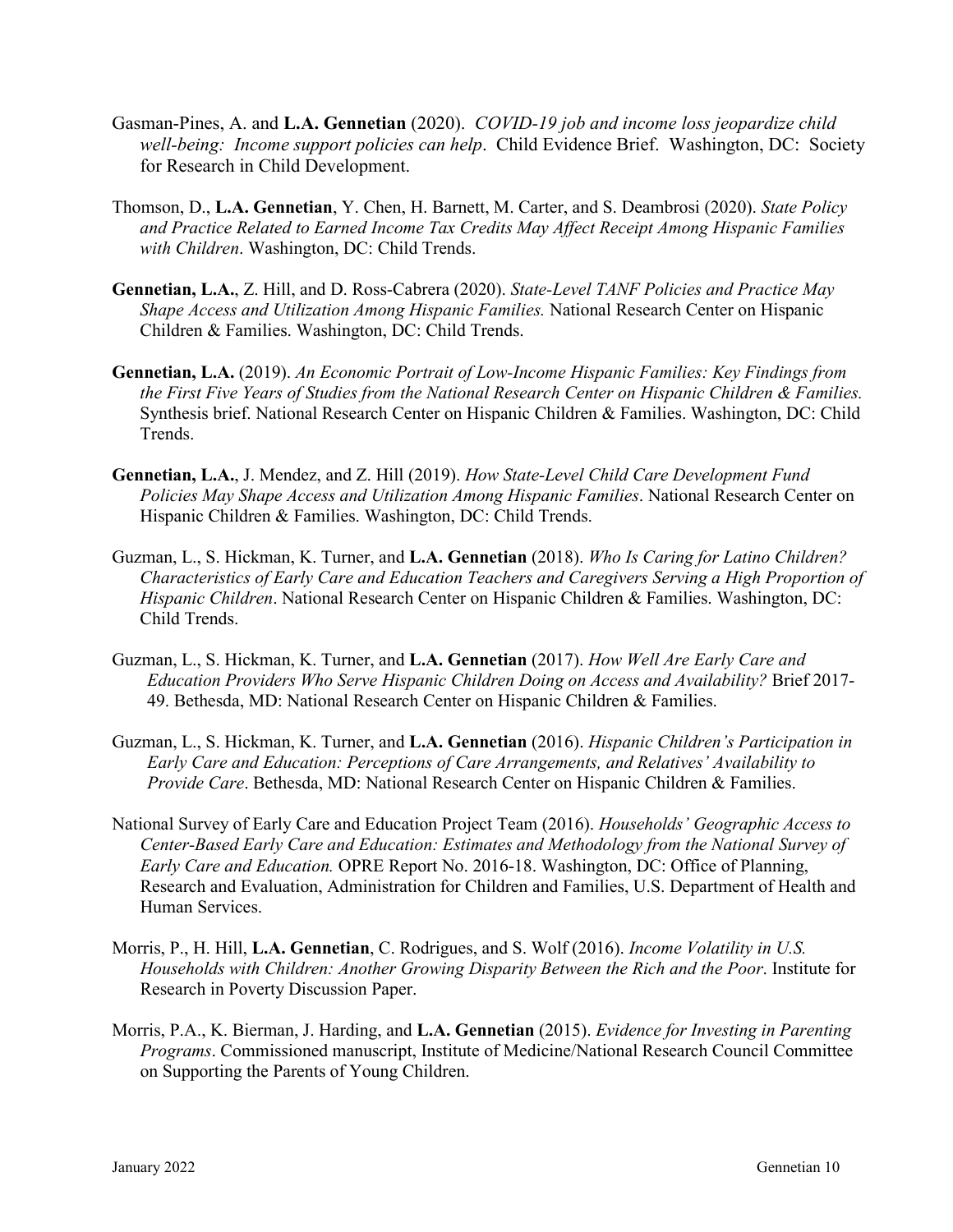- **Gennetian, L.A.**, H.D. Hill, P.A. Morris, and C. Rodrigues (2015). *Income Instability in the Lives of Children in Hispanic Households.* National Research Center on Hispanic Children & Families. Washington, DC: Child Trends.
- **Gennetian, L.A.**, H.D. Hill, P.A. Morris, and C. Rodrigues (2015). *Low and Unstable Income: Comparing Incidence in Hispanic Child Households Before and After the Great Recession*. National Research Center on Hispanic Children & Families. Washington, DC: Child Trends.
- Alvira-Hammond, M., and **L.A. Gennetian** (2015). *Hispanic Parents and Public Assistance: Perceptions of Need and Eligibility*. National Research Center on Hispanic Children & Families. Washington, DC: Child Trends.
- National Survey of Early Care and Education Project Team (2014). *Household Search for and Perceptions of Early Care and Education: Initial Findings from the National Survey of Early Care and Education (NSECE)*. OPRE Report No. 2014-55a. Washington, DC: Office of Planning, Research and Evaluation, Administration for Children and Families, U.S. Department of Health and Human Services.
- Sanbonmatsu, L., J. Ludwig, L. Katz, **L.A. Gennetian**, G. Duncan, R. Kessler, E. Adam, T. McDade, and S. Lindau (2011). *The Moving to Opportunity for Fair Housing Demonstration Program—Final Impact Evaluation.* Washington, DC: U.S. Department of Housing and Urban Development.
- Bos, J., G. Duncan, **L.A. Gennetian**, and H. Hill (2007). *New Hope: Fulfilling America's Promise to "Make Work Pay."* Hamilton Project Paper. Washington, DC: The Brookings Institution.
- **Gennetian, L.A.**, C. Miller, and J. Smith (2005). *Turning Welfare into a Work Support: Six-Year Impacts on Parents and Children from the Minnesota Family Investment Program*. New York: MDRC.
- **Gennetian, L.A.**, and V. Knox. (2003). *Staying Single: The Effects of Welfare Reform Policies on Marriage and Cohabitation*. Next Generation Working Paper No. 19. New York: MDRC.
- **Gennetian, L.A.**, A. Huston, D. Crosby, Y. Chang, E. Lowe, and T. Weisner (2002). *Making Child Care Choices: How Welfare and Work Policies Influence Parents' Decisions.* New York: MDRC.
- Morris, P., **L.A. Gennetian**, and V. Knox (2002). *Welfare Policies Matter for Children and Youth: Lessons for TANF Reauthorization*. New York: MDRC.
- **Gennetian, L.A.**, G. Duncan, V. Knox, W. Vargas, E. Clarke-Kauffman, and A. London (2002). *How Welfare and Work Policies for Parents Affect Adolescents*. New York: MDRC.
- Hamilton, G., S. Freedman, **L.A. Gennetian**, C. Michalopoulos, S. McGroder, M. Zaslow, and J. Walter (2002). *Final Report of the National Evaluation of Welfare-to-Work Strategies*. Washington, DC: U.S. Department of Health and Human Services, Office of the Assistant Secretary for Planning and Evaluation and Administration for Children and Families; U.S. Department of Education, Office of the Undersecretary and Office of Vocational and Adult Education.
- Knox, V., C. Miller, and **L.A. Gennetian** (2000). *Reforming Welfare and Rewarding Work: A Summary of the Final Report on the Minnesota Family Investment Program*. New York: MDRC.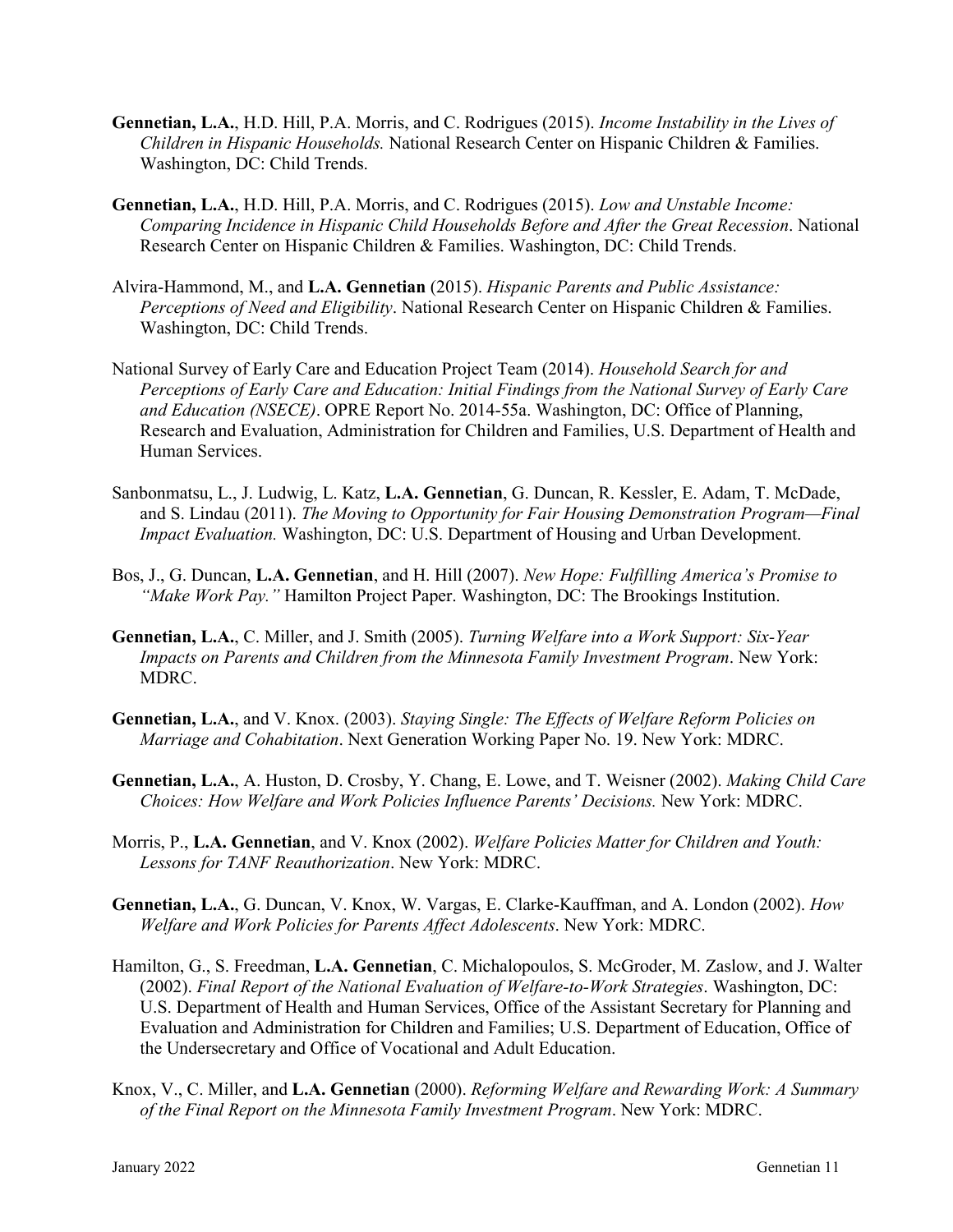- Miller, C., V. Knox, **L.A. Gennetian**, J. Hunter, M. Dodoo, and C. Redcross (2000). *Reforming Welfare and Rewarding Work: Final Report on the Minnesota Family Investment Program, Volume 1: Effects on Adults.* New York: MDRC.
- **Gennetian, L.A.**, and C. Miller (2000). *Reforming Welfare and Rewarding Work: Final Report on the Minnesota Family Investment Program, Volume 2: Effects on Children*. New York: MDRC.
- Freedman, S., J. Knab, **L.A. Gennetian**, and D. Navarro (2000). *Los Angeles Jobs-First GAIN Evaluation: Final Report on a Work-First Program in a Major Urban Center*. New York: MDRC.
- Michalopoulos, C., D. Card, **L.A. Gennetian**, K. Harknett, and P. Robins (2000). *The Self-Sufficiency Project at 36 Months: Effects of a Financial Work Incentive on Employment and Income*. Ottawa, Ontario: Social Research and Demonstration Corporation.

## **Media coverage (selected)**

[Here's Who Will Benefit From the Expanded Child Tax Credit.](https://www.marketplace.org/2021/05/18/heres-who-will-benefit-from-the-expanded-child-tax-credit/) Marketplace, May 18, 2021.

- [Families Will Receive Thousands More to Support Their Kids: What 'Game-Changing' New Child](https://people.com/politics/what-the-expanded-child-tax-credit-means-for-families/)  [Tax Credit Means.](https://people.com/politics/what-the-expanded-child-tax-credit-means-for-families/) People, March 16, 2021.
- [Reopening Schools and Impacts on Children,](https://today.duke.edu/2020/07/local-factors-should-drive-school-reopening-decisions-health-experts-say?utm_source=twitter&utm_medium=Duke+University) Duke University COVID-19 media briefing, July 14, 2020. Widespread resulting press, online and news TV coverage.
- [Why It's Not Easy for the Government to Hand Out Cash.](https://www.futurity.org/cash-transfers-government-stimulus-covid-19-2340672/) Futurist, April 17, 2020.
- [How Should the Government Infuse Cash into People's Hands? Who Needs It Most? Which Method Is](https://www.wnhnfm.org/the-attitude-with-arnie-arnesen-march-23-2020/)  [Quickest?](https://www.wnhnfm.org/the-attitude-with-arnie-arnesen-march-23-2020/) The Attitude with Arnie Arneson, March 23, 2020.
- Cash payments to Americans. MSNBC, Ali Velshi, March 23, 2020.
- [Most Low-Income Latino Parents Work. They Need Support in Other Ways, Study Finds,](https://www.nbcnews.com/news/latino/most-low-income-latino-parents-work-they-need-support-other-n1056421) NBC News Latino, September 19, 2019.
- [More Than 100 Moms Will Get Paid \\$12K for Poverty Study,](https://nypost.com/2019/05/08/more-than-100-moms-will-get-paid-12k-for-poverty-study/) *New York Post*, May 8, 2019.
- ["Baby's First Years" Offers First U.S. Study to Assess Impact of Poverty Reduction on Infant and](http://earlylearningnation.com/2019/05/babys-first-years-offers-first-u-s-study-to-assess-impact-of-poverty-reduction-on-infant-and-toddler-development/)  [Toddler Development,](http://earlylearningnation.com/2019/05/babys-first-years-offers-first-u-s-study-to-assess-impact-of-poverty-reduction-on-infant-and-toddler-development/) Early Learning Nation, May 8, 2019.
- [Low-Income Moms in Four U.S. Cities Are Being Paid \\$4,000, With No Strings Attached,](https://www.marketwatch.com/story/why-moms-in-four-us-cities-are-being-paid-4000-a-year-with-no-strings-attached-2019-05-07?mod=personal-finance) MarketWatch, May 12, 2019.
- [Money for Moms,](https://www.npr.org/sections/money/2018/05/30/615599129/money-for-moms) NPR Planet Money: The Indicator podcast, May 30, 2018.
- [Mother's Money: Does Growing Up Poor Harm Brain Development?](https://www.economist.com/united-states/2018/05/03/does-growing-up-poor-harm-brain-development) *The Economist,* May 3, 2018.
- [How Income Volatility Hurts Student Attendance,](http://www.aspenepic.org/epic-issues/income-volatility/income-volatility-hurts-student-attendance/) The Aspen Institute, March 15, 2018.
- [Economic Security Programs Help Low-Income Children Succeed Over Long Term, Many Studies Find,](https://www.cbpp.org/research/poverty-and-inequality/economic-security-programs-help-low-income-children-succeed-over) Center on Budget and Policy Priorities, July 17, 2017.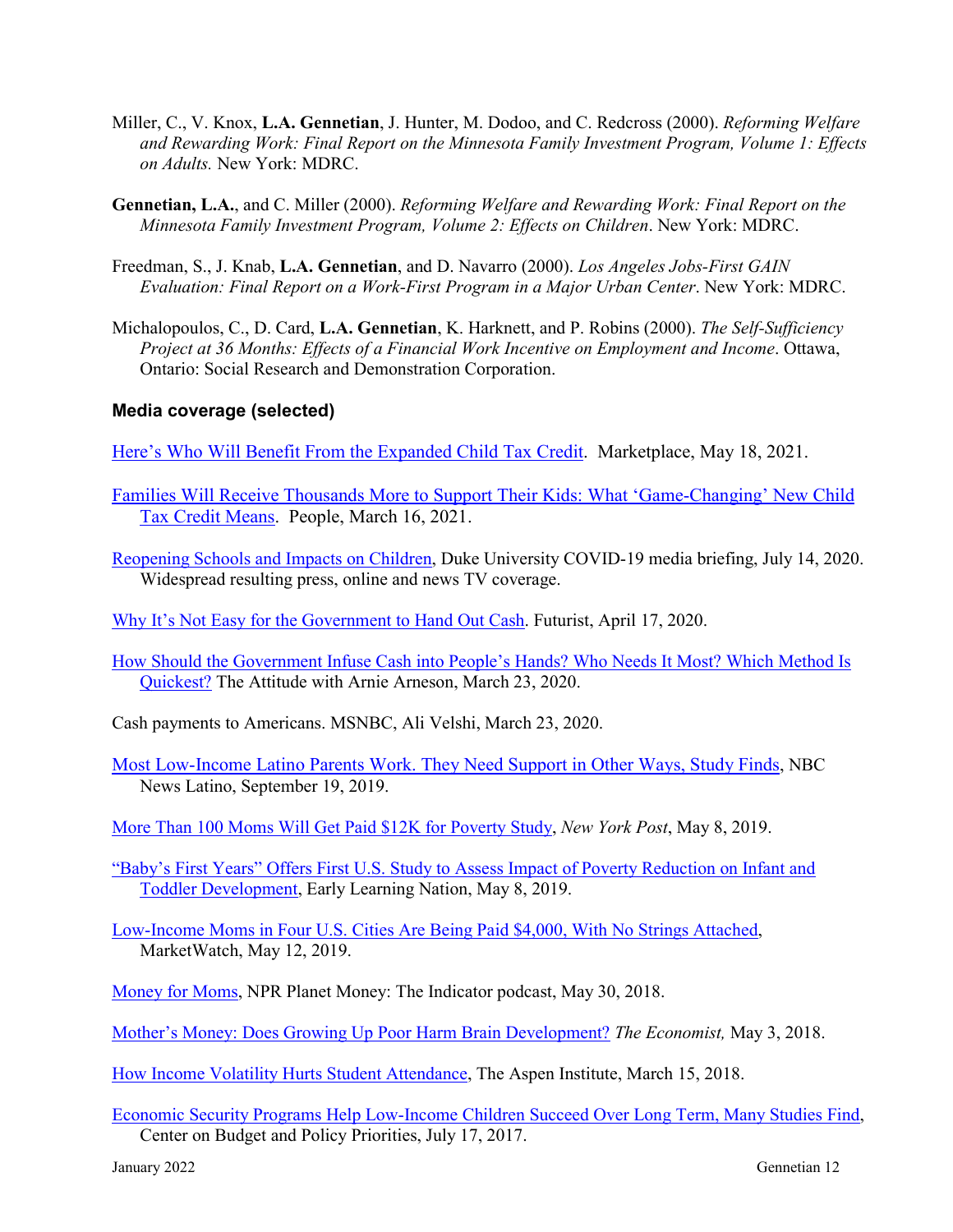[What Happens When a Family Runs Out of Food Stamps,](https://www.washingtonpost.com/news/wonk/wp/2015/12/09/what-happens-when-a-family-runs-out-of-food-stamps/?utm_term=.a29b2674f67a) *Washington Post*, December 9, 2015.

- [More Latino Kids in Low-Income But More Financially Stable Households,](https://www.nbcnews.com/news/latino/more-latino-kids-financially-stable-low-income-households-n476146) NBC News, December 8, 2015.
- [Los hogares latinos de bajos ingresos son más estables y piden menos ayudas,](https://www.latimes.com/sdhoy-los-hogares-latinos-de-bajos-ingresos-son-mas-2015dec08-story.html) *Los Angeles Times*, December 8, 2015.
- "Food Stamp Benefit Cycles and Student Disciplinary Infractions" cited in Executive Office of the President of the United States, *[Long-Term Benefits of the Supplemental Nutrition Assistance](https://obamawhitehouse.archives.gov/sites/whitehouse.gov/files/documents/SNAP_report_final_nonembargo.pdf)  [Program](https://obamawhitehouse.archives.gov/sites/whitehouse.gov/files/documents/SNAP_report_final_nonembargo.pdf)*, December 2015.

[The Moving to Opportunity study in the news,](http://www.nber.org/mtopublic/news.htm) various newspaper and radio outlets, 2012-15.

[End of Month Hunger Affects Student Discipline,](https://www.wnyc.org/story/197669-end-month-hunger-affects-student-discipline/) WNYC Public Radio, The Takeaway, April 5, 2012.

[Changes in Welfare Bring Improvements for Families,](https://www.nytimes.com/2000/06/01/us/changes-in-welfare-bring-improvements-for-families.html?searchResultPosition=2) *New York Times*, June 1, 2000.

#### **Commentaries and invited podcasts**

- How do low income families spend their money? With Jordan Conwell and Rebecca Daniels. EconoFact. Posted November 15, 2021.
- Why does the richest country in the world have so many poor children? Freakonomics. September 15, 2021.
- Anti-poverty Policies for Children Must Level the Playing Field Across Both Racial and Economic Lines. With Hirokazu Yoshikawa. Brookings Institution. Posted May 18, 2021.
- Many families with children experience a "hidden" source of poverty. With Christina Gibson-Davis and Lisa Keister. *EconoFact*. Posted January 20, 2021.
- Playing and the COVID19 Pandemic. Child and Family Blog. Posted November 2020.
- Making the Case for Cash Transfers to Families with Children. Center for Child and Family Policy, Duke Sanford School of Public Policy. Posted October 14, 2020.
- Race and Racism: The Blind Spot in Research on Poverty and Child Development. With Hirokazu Yoshikawa. Child and Family Blog. Posted September 2020.
- How COVID 19 Hurts Children. With Jeff Madrick. Project Syndicate. Posted July 22, 2020.
- Progress on Social Mobility Takes More Than Two Perspectives. With Kathy Hirsh-Pasek and Hirokazu Yoshikawa. Brookings Institution. Posted July 15, 2020.
- Work-Based Risks for Latino Workers and Their Families from COVID-19. With Matthew Johnson. *EconoFact.* Posted May 26, 2020. Cross-posted, Niskanen Center, May 29, 2020.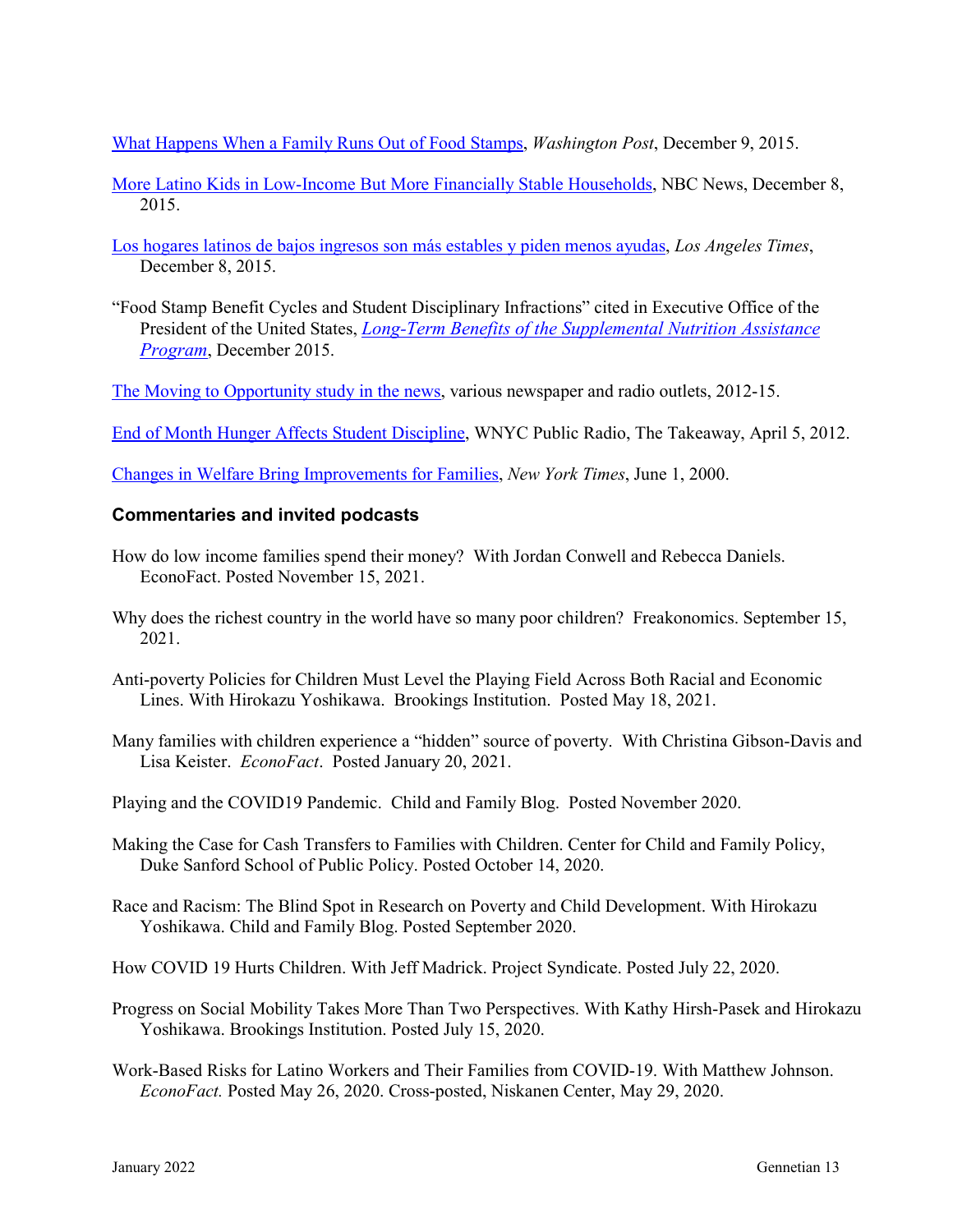- Where's the Rallying Cry? America's Children Are Unequally Prepared to Absorb the Impacts of COVID-19. With Kathy Hirsh-Pasek. Brookings Institution. Posted May 13, 2020.
- Getting Cash Payments to Millions of Americans? Easier Said Than Done. Ep 107. *Policy 360* podcast, Duke University, co-hosted Apple podcast and NPR1. Posted April 16, 2020.
- Challenges of Equitable Rapid Response Cash Payments. *EconoFact.* Posted March 20, 2020.
- Moving On Up: More Than Relocation as a Path out of Child Poverty. With Kathy Hirsh-Pasek. Brookings Institution. Posted October 17, 2019.
- Making Play a Habit. Behavioral Scientist. Posted January 23, 2019.
- Helping Low Income Fathers Form Loving Relationships with Their Children. Co-authored with N. Cabrera. Institute for Family Studies. Posted October 21, 2018.
- More Than Time and Money: Behavioural Economics and Child Development. Behavioural Public Policy. Posted August 8, 2018.
- How Economic Resources for Parents Can Influence Their Children's Growth. Video interview. Posted on Twitter by @HumanSafetyNet August 3, 2018.
- How Policy Informed by Behavioral Science Can Help Children in Poverty. Behavioral Scientist. Posted July 3, 2018.
- Investing in Children's Early Years. At a Glance: News from New York University's Steinhardt School of Culture, Education and Human Development. Posted December 17, 2018.
- Small Steps to Big Change: The Big Idea of Applying Behavioral Insights to Children's Development. Blog on Learning and Child Development, sponsored by the Jacobs Foundation. Posted March 19, 2017.
- The Surprising Story: The Economic Resilience of Low-Income Hispanic Households Through the Recession. Washington, DC: National Research Center on Hispanic Children & Families. Posted February 23, 2016.
- Income Instability in the Lives of Hispanic Children. Institute for Research on Poverty, University of Wisconsin. Podcast posted December 15, 2015.
- Putting a Hispanic Lens on Poverty: What We Learn. Washington, DC: National Research Center on Hispanic Children & Families. Posted December 8, 2015.
- Brains, Wealth (or Its Lack) and Academic Achievement. Letter to the editor. *Wall Street Journal*, March 31, 2015.
- How the Mental Drain of Poverty Undermines Opportunity. American Psychological Association, Psychological Benefits Society, from the APA Public Interest Directorate. Posted October 23, 2014.
- Why concentrated poverty matters. With Jens Ludwig, Lisa Sanbonmatsu and Thomas McDade. *Pathways Magazine*. 2013 Spring Issue. Stanford Center on Poverty and Inequality.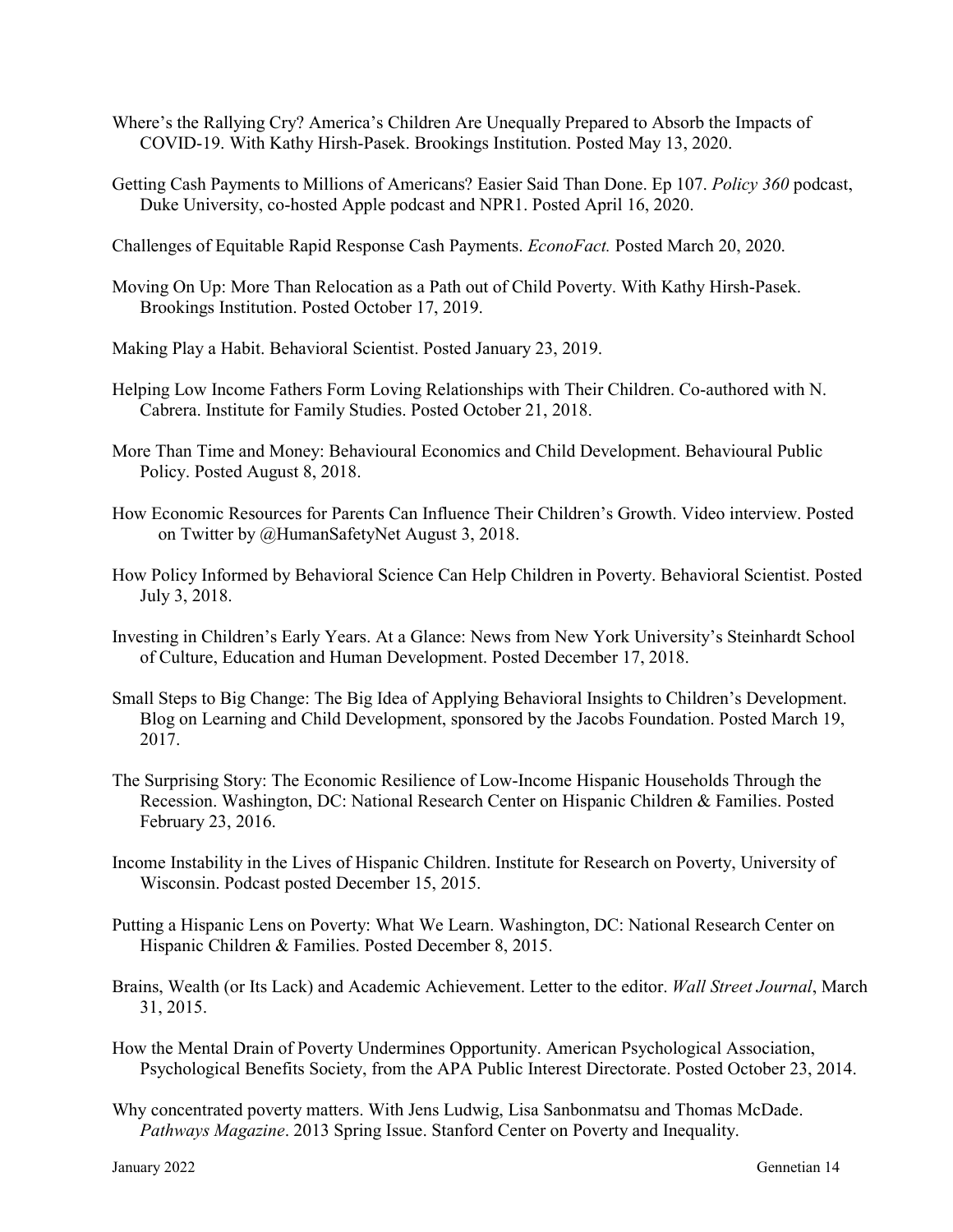#### **Invited presentations and webinars**

- Cash Transfers and Childhood Development. Inland Empire Poverty Summit. University of California, Riverside, October 29, 2021.
- Lessons from Cash Transfers and Basic Income Pilots. With Aisha Nyandoro, Amy Castro Baker and Stacia Martin West. Institute for Research in Poverty, University of Wisconsin, Madison. W70-2020. October 14, 2020.
- Behavioral Insights and Cash Transfers to Families with Children. Behavioral Science & Policy Association, May 2020.
- Insights from Behavioral Economics Toward an Interdisciplinary Framework for Parent Behavior. IZA World of Labor Conference, Berlin, Germany, June 29, 2018.
- Behavioral Insights and Early Childhood Interventions. The Human Safety Net Summit, Venice, Italy, May 15-16, 2018.
- A Behavioral Perspective on Enriching Two-Generation Program Approaches. Disrupting the Cycle of Poverty: Two-Generation Approaches from Research, Practice, and Policy Inaugural Event, Cornell University, October 23, 2017.
- Behavioral Science and Public Policy. Invited program. Society for Research on Child Development biennial meetings, April 7, 2017.
- Child Poverty and U.S. Social Safety Net. Invited symposium. Race and Poverty: Translating Knowledge into Action. McSilver Institute for Poverty Policy and Research, New York University, December 2016.
- Insights and Tools from Behavioral Economics: Applications for Child Care Consumer Outreach and Education. Webinar hosted by Child Care Aware, September 20, 2016.
- Shaking Assumptions and Uncovering New Solutions: A Behavioral Perspective on Poverty and Early Childhood Interventions. Human Development and Social Policy, Northwestern University, April 26, 2016.
- Income Instability Data Training Webinar. Sponsored by the National Research Center on Hispanic Children & Families, February 2, 2016.
- Income Volatility in the U.S.: Economic Disparities Between Rich and Poor Families with a Special Focus on Hispanics. Columbia University Population Research Center, November 10, 2015.
- Early Care and Education Availability and Access: What We Can Learn from the National Survey of Early Care and Education. Webinar hosted by the Child Care Research and Policy Partnership, November 5, 2015.
- The Economic Lives of Hispanic Children Pre and Post the Great Recession. Institute for Research on Poverty, University of Wisconsin, October 1, 2015.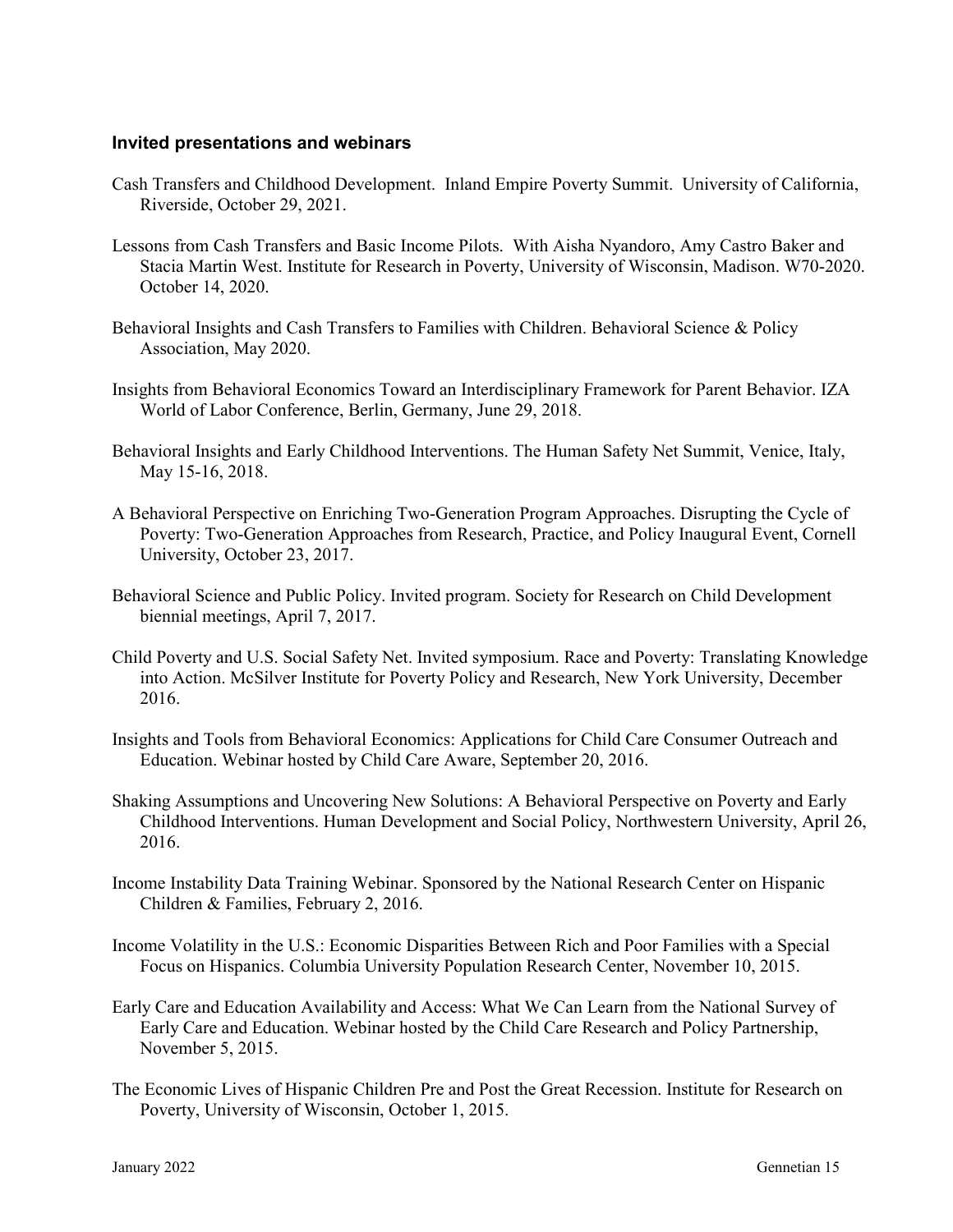- Evidence for Investing in Parenting Programs. Institute of Medicine, National Research Council Committee on Supporting the Parents of Young Children, September 17, 2015.
- Behavioral Economics and Early Childhood Interventions. Institute for Child Success and Riley Institute, Furman University, March 3, 2015.
- Selected Findings from the National Survey of Early Care and Education: Early Care and Education Schedules and Types of Care. Opening plenary. Child Care Research Partnership meetings, Administration for Children and Families, U.S. Department of Health and Human Services, Washington, DC, November 11, 2014.
- Poverty and Income Instability Among Hispanic Households with Children. Administration for Children and Families Workshop, U.S. Department of Health and Human Services, Washington, DC, October 31, 2014.
- National Survey of Early Care and Education: Design and Early Findings. Cornell University Population Center Workshop, Cornell University, October 27, 2014.
- National Survey of Early Care and Education: Design and Early Findings. Psychology and Social Intervention Colloquium, New York University, May 8, 2014.
- The "Next" Income Experiment. The Harris School, University of Chicago, April 28, 2014.
- Income Instability and Children's Well-Being. Opening remarks. Instability and Children, Urban Institute, Washington, DC, November 14, 2013.
- Poverty and Children's Development: Arriving at Causal Inference Through Policy Variation. Center for Developmental Sciences, University of North Carolina, Chapel Hill, September 24, 2012.
- Running Out and Acting Out: Food Stamp Benefit Cycles and School Disciplinary Events Among Chicago Public School Students. New York University, January 24, 2012.

## **Book reviews**

- **Gennetian, L.A.** (2008). Review of *Higher Ground: New Hope for the Working Poor and Their Children* (by Greg Duncan, Aletha C. Huston, and Thomas S. Weisner, 2007, New York: Russell Sage Foundation). *Industrial and Labor Relations Review* 61(2): 258-60.
- **Gennetian, L.A.** (2007). Review of *What Children Need* (by Jane Waldfogel, 2006, Cambridge: Harvard University Press). *Industrial and Labor Relations Review* 60(3): 433-34.
- **Gennetian, L.A.** (2004). *Welfare Reform and Its Effects on the Social and Emotional Development of Young Children (0 to 5): Comments on Morris and Kammerman.* Center of Excellence for Early Childhood Development.
- **Gennetian, L.A.** (1997) Review of *Succeeding Generations: On the Effects of Investments in Children*  (by Robert Haveman and Barbara Wolfe, 1994, New York: Russell Sage Foundation). *Industrial and Labor Relations Review* 51(1): 139-40.

## **Research funding**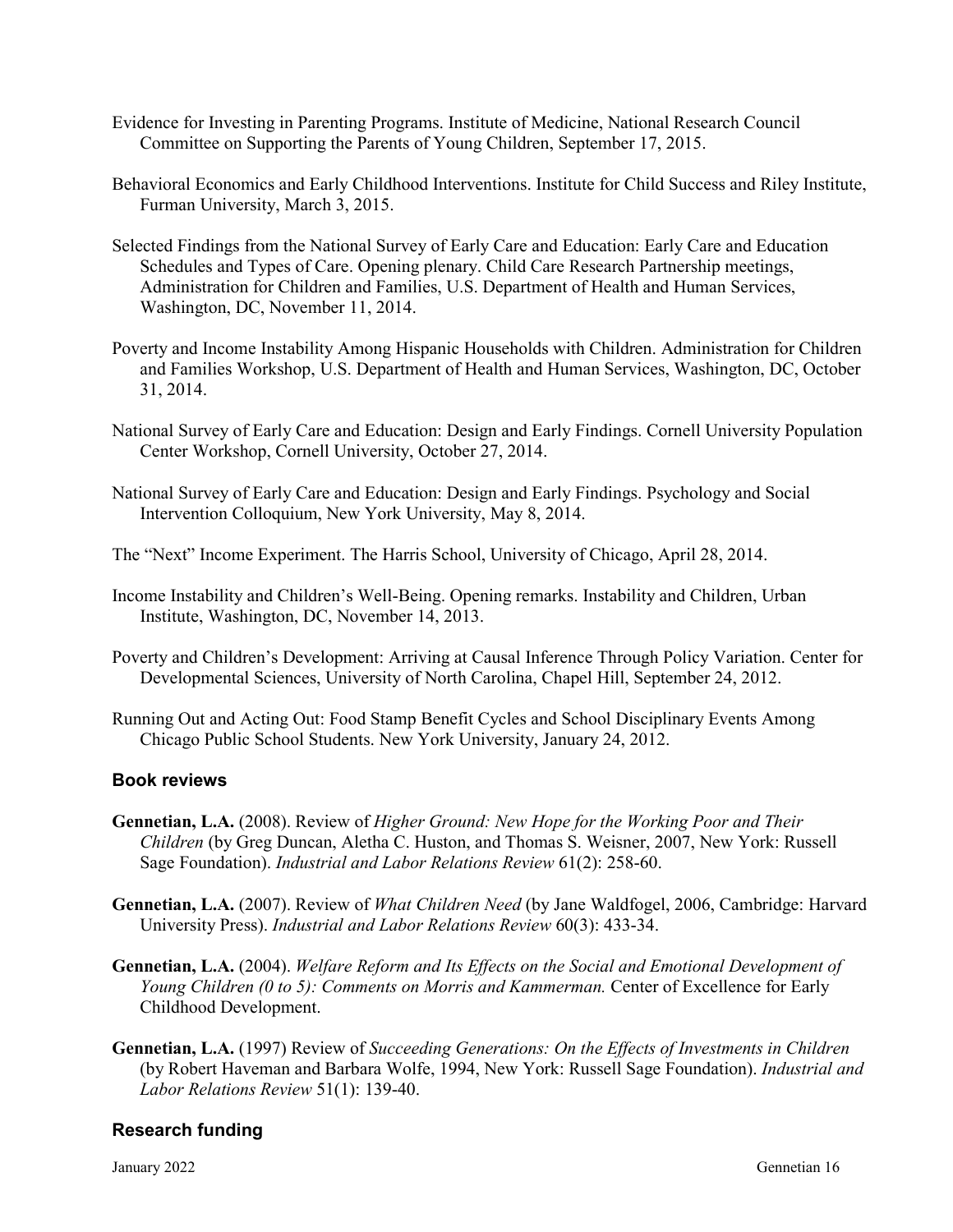# *Applying Behavioral Insights to Early Childhood Interventions (beELL)*

| 2020-21 | ABC Thrive Seed Grant. Principal Investigator with K. Carmody. Behavioral Insights<br>and Black Families in Family Connects Durham. \$40,000                                                                                                                                                                          |
|---------|-----------------------------------------------------------------------------------------------------------------------------------------------------------------------------------------------------------------------------------------------------------------------------------------------------------------------|
| 2017-19 | The Bezos Foundation. Principal Investigator. Applying a Behavioral Economic Lens to<br>Understanding What Expectant and New Low-Income Mothers Know and Do About<br>Their Infants' Early Learning: A Cross Institutional Collaboration in Two Urban<br>Communities. \$150,000                                        |
| 2017-19 | National Institute of Child Health and Human Development. R03 HD090280. Principal<br>Investigator. Behavioral Insights, Maternal Attention, and Early Language Resources for<br>Low Income Infants. \$158,000                                                                                                         |
| 2017-18 | The Bezos Foundation via initial grant to New York University's School of Medicine to<br>support ParentCorps. Principal Investigator. Applying Behavioral Economic Insights to<br>Enhance Outreach and Retention Strategies in a School-Based Parent Support Program<br>for NYC Preschoolers. \$172,000               |
| 2016-17 | Heising Simons Foundation. #2016-001. Co-Principal Investigator with Helena Duch and<br>Kimberly Noble, Columbia University. Getting Ready for School: Applications of<br>Behavioral Insights. \$400,000                                                                                                              |
| 2016-17 | The Bezos and Overdeck Foundations via initial grant to New York University's School<br>of Medicine to support ParentCorps. Principal Investigator. Applying Behavioral<br>Economic Insights to Enhance Outreach and Retention Strategies in a School-Based<br>Parent Support Program for NYC Preschoolers. \$111,000 |
| 2016    | SEED grant. Institute for Human Development and Social Change, New York University.<br>Co-Principal Investigator with Joy Kennedy. Measuring the Effects of a Text-Based Early<br>Language Intervention on the Home Language Environment of Low Income Infants.<br>\$12,000                                           |
| 2016    | New York City Department of Health and Mental Hygiene grant. Co-Principal<br>Investigator with Joy Kennedy. Behavioral Insights, Maternal Attention, and Early<br>Language Resources for Low-Income Infants in NYC. \$20,000                                                                                          |
| 2015-16 | Heising Simons Foundation. #2015-001. Co-Principal Investigator with Helena Duch and<br>Kimberly Noble, Columbia University. Getting Ready for School: Applications of<br>Behavioral Insights. \$400,000                                                                                                              |
| 2015-16 | The Bezos Foundation. Co-Principal Investigator with J. Lawrence Aber, New York<br>University. Behavioral Economic Strategies to Enhance Parent Language Interaction<br>with Their 0-3 Year Olds: A Partnership with the NYC Department of Health and Mental<br>Hygiene. \$100,000                                    |
| 2010-12 | Administration for Children and Families, U.S. Department of Health and Human<br>Services RFTO ACF39201. Co-Principal Investigator with Lashawn Richburg-Hayes and                                                                                                                                                    |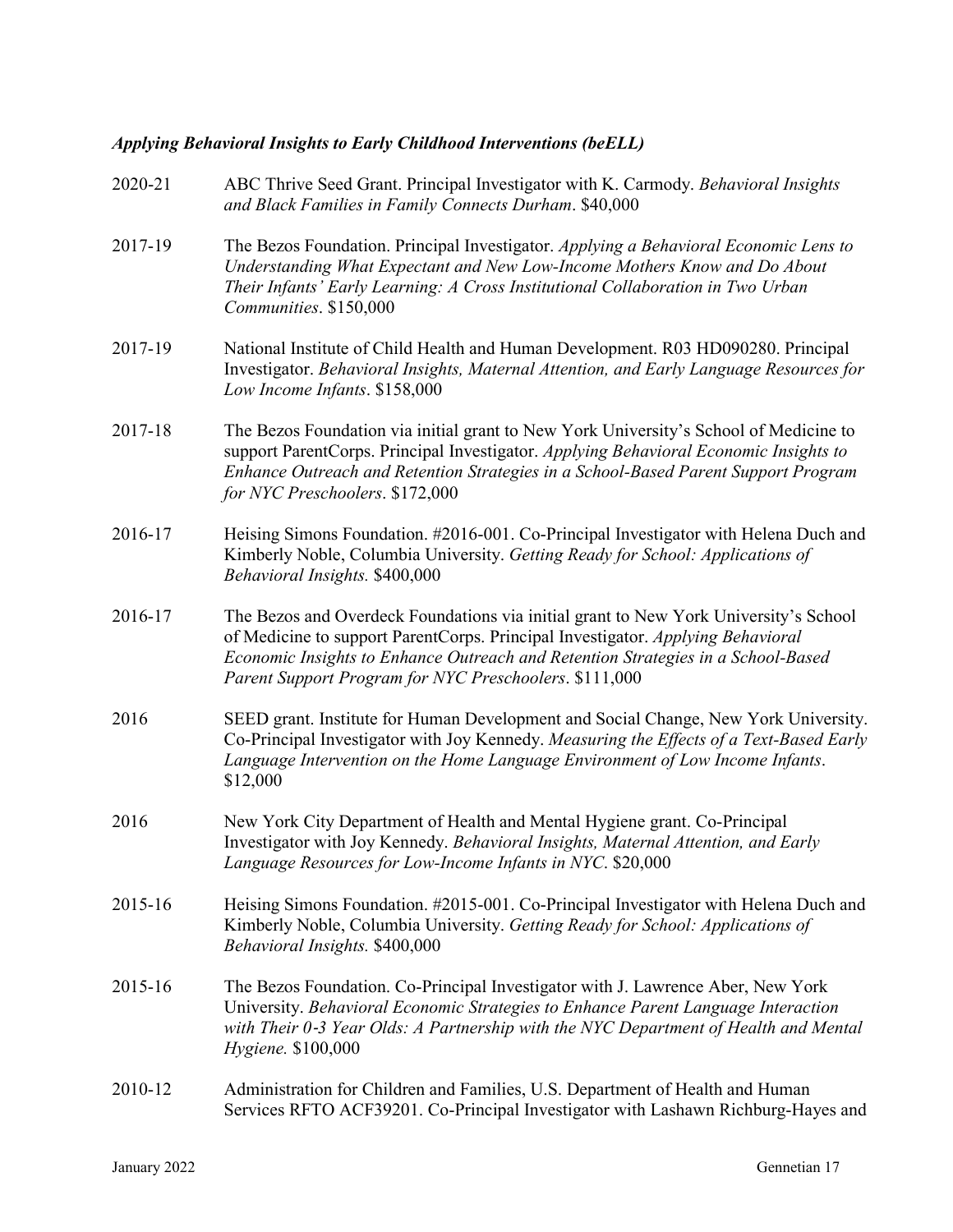David Butler, MDRC. *Behavioral Interventions to Advance Self-Sufficiency: ideas42 Base Period.* \$250,000

# *Poverty, Family Well-Being, and Children's Development*

| 2020    | National Institute of Child Health and Human Development, R5-R25-HD083146. Co-<br>Principal Investigators Christina Gibson and Lisa Keister. How Net Worth Poverty<br>Shapes Children's Development. \$11,115                                                                                                                                                                                                                                                                                                                                                                                                            |
|---------|--------------------------------------------------------------------------------------------------------------------------------------------------------------------------------------------------------------------------------------------------------------------------------------------------------------------------------------------------------------------------------------------------------------------------------------------------------------------------------------------------------------------------------------------------------------------------------------------------------------------------|
| 2020-21 | Robert Wood Johnson Foundation. Co-Principal Investigator with Dana Thomson, Child<br>Trends. Participation Rates of Hispanic Families with the Tax System and in<br>Unemployment Insurance. \$70,000                                                                                                                                                                                                                                                                                                                                                                                                                    |
| 2019-20 | Robert Wood Johnson Foundation. Co-Principal Investigator with Dana Thomson, Child<br>Trends. The Impact of EITC Policy and Practices on Participation Rates of Hispanic<br>Families. \$150,000                                                                                                                                                                                                                                                                                                                                                                                                                          |
| 2017-   | National Institute of Child Health and Human Development R01 HD087384, Annie<br>Casey Foundation, W.K. Kellogg Foundation, Robert Wood Johnson Foundation, Smith<br>Richardson Foundation, Ford Foundation, Perigee Foundation, Picower Foundation,<br>several anonymous funders. Co-Principal Investigator with Greg Duncan, UC Irvine;<br>Nathan Fox, University of Maryland; Katherine Magnuson, University of Wisconsin,<br>Madison; Kimberly Noble, Columbia University; and Hirokazu Yoshikawa, New York<br>University. Household Income and the Developing Brain During the First Three Years.<br>$> $18$ million |
| 2018-21 | W.T. Grant Foundation. #188663. Principal Investigator. How Do State Social Assistance<br>Policies and Practices Impact Utilization and Outcomes Among Hispanic Low-Income<br><i>Youth</i> ? \$275,000 (phase 1)                                                                                                                                                                                                                                                                                                                                                                                                         |
| 2018-22 | Office of Planning Research and Evaluation, Administration for Children and Families,<br>U.S. Department of Health and Human Services. #90PH0028. Co-investigator with<br>Natasha Cabrera, University of Maryland; Danielle Crosby and Julie Smith, University of<br>North Carolina, Greensboro; Co-Directors Lina Guzman, Child Trends, and Michael<br>Lopez, NORC at University of Chicago. National Research Center on Hispanic Children<br>& Families. Illuminate, Inform, Inspire: Building upon ACF's Strengths to Support<br>Hispanic Children and Families. \$375,000                                            |
| 2013-18 | Office of Planning Research and Evaluation, Administration for Children and Families,<br>U.S. Department of Health and Human Services. #90PH0025-01-01. Co-investigator with<br>Natasha Cabrera, University of Maryland; Danielle Crosby and Julie Smith, University of<br>North Carolina, Greensboro; Co-Directors Lina Guzman, Child Trends, and Michael<br>Lopez, NORC at University of Chicago. National Research Center on Hispanic Children<br>& Families. Illuminate, Inform, Inspire: Building upon ACF's Strengths to Support<br>Hispanic Children and Families. \$295,000                                      |
| 2013-16 | William T. Grant Foundation. #182212. Co-Principal Investigator with Heather Hill,<br>University of Chicago, and Pamela Morris, New York University. Income Instability,<br>Family Processes and Youth Development. \$300,000                                                                                                                                                                                                                                                                                                                                                                                            |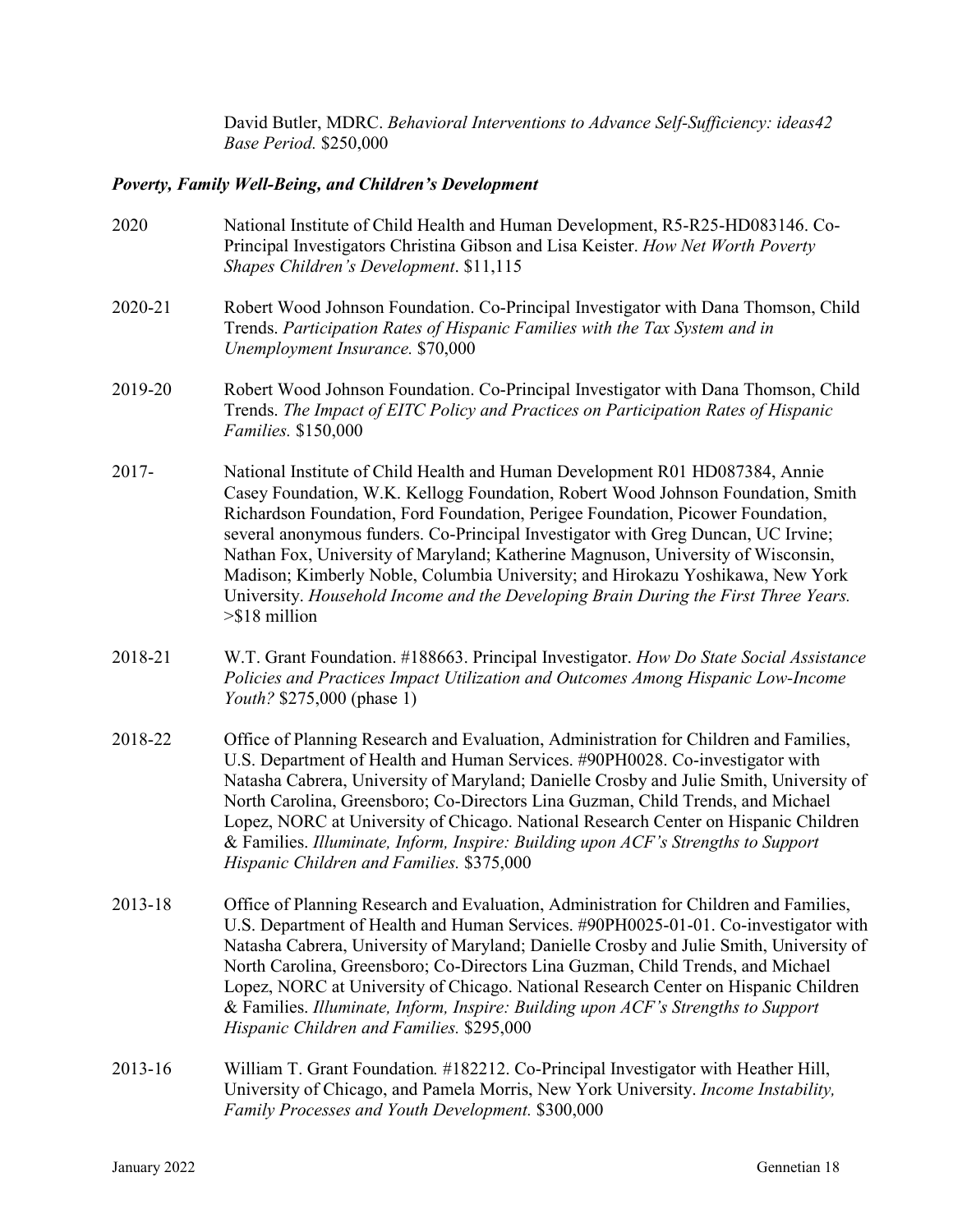| 2013-16 | Annie E. Casey Foundation. GA-2014-X2655. Greg Duncan, UC Irvine; Nathan Fox,<br>University of Maryland; Katherine Magnuson, University of Wisconsin, Madison;<br>Kimberly Noble, Columbia University; and Hirokazu Yoshikawa, New York University.<br>Poverty and Early Brain Development. (annual renewable) \$175,000                                                                                  |
|---------|-----------------------------------------------------------------------------------------------------------------------------------------------------------------------------------------------------------------------------------------------------------------------------------------------------------------------------------------------------------------------------------------------------------|
| 2005-10 | National Institute of Child Health and Human Development. 5R01HD5691-2.<br>Co-Principal Investigator with Pamela Morris, MDRC; Greg Duncan, Northwestern<br>University; and Aletha Huston, University of Texas at Austin. Interventions, Economic<br>Security and Child Development. \$1,700,000                                                                                                          |
| 2004-06 | William T Grant Foundation. #2518. Co-Principal Investigator with Virginia Knox,<br>MDRC, and Pamela Morris, MDRC. The Effects of Maternal Employment on Low-<br>Income Adolescents: An Investigation of Contextual Factors. \$350,000                                                                                                                                                                    |
| 2005-06 | National Institute for Child Health and Human Development. 5R03 HD47034-02.<br>Principal Investigator. Maternal Employment, Low-Income Youth and Neighborhoods.<br>\$100,000                                                                                                                                                                                                                              |
| 2001-03 | The David and Lucille Packard Foundation. #2001-19062. Co-Principal Investigator with<br>Pamela Morris, MDRC, and Virginia Knox, MDRC. The Next Generation Project.<br>\$2,000,000                                                                                                                                                                                                                        |
| 2002-04 | Annie E. Casey Foundation. #202.0025. Principal Investigator. Long Term Evidence on<br>Single and Two Parent Families from Minnesota's Pilot Family Investment Program:<br>Effects on Marriage, Divorce, Employment and Income. \$300,000                                                                                                                                                                 |
| 2001-03 | Assistant Secretary for Planning and Evaluation, U.S. Department of Health and Human<br>Services. HHS-100-99-0008. Principal Investigator. Follow-Up Work on the Minnesota<br><b>Family Investment Program Evaluation. \$250,000</b>                                                                                                                                                                      |
| 2001-04 | The McKnight Foundation. 01-587. Principal Investigator. Marital Stability and Child<br>Well-Being: Do Children Benefit from Policies That Help Families Stay Together?<br>\$150,000                                                                                                                                                                                                                      |
| 2001-03 | The National Science Foundation. #BCS0004076. The Developmental and Learning<br>Sciences Program, Behavioral and Social Sciences Directorate. Co-Principal Investigator<br>with Hirokazu Yoshikawa, New York University, and Pamela Morris, MDRC. Effects of<br>Experimental Changes in Income and Employment on Middle-Childhood Learning:<br>Racial/Ethnic Differences in Mediating Pathways. \$297,730 |
| 1999-03 | William T Grant Foundation. Co-Principal Investigator with Pamela Morris, MDRC, and<br>Virginia Knox, MDRC. The Next Generation Project: The Effects of Welfare, Antipoverty<br>and Employment Policies on Children and Families. \$800,000                                                                                                                                                               |
| 1999-03 | John D. and Catherine T. MacArthur Foundation Co-Investigator with Pamela Morris,<br>MDRC, and Virginia Knox, MDRC. The Next Generation Project: The Effects of<br>Welfare, Antipoverty and Employment Policies on Children and Families. \$400,000                                                                                                                                                       |

# *Early Care and Education*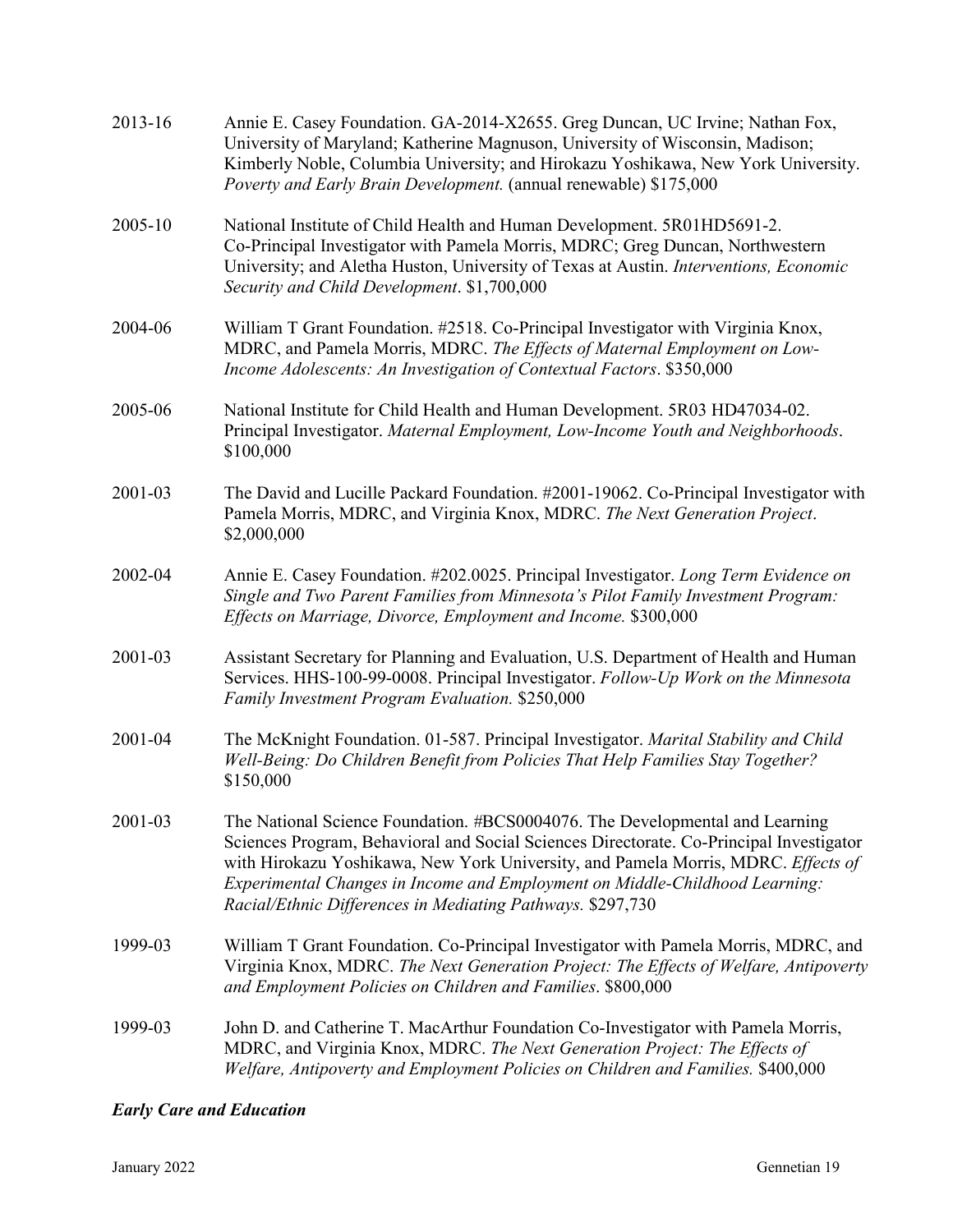| 2010-15 | Administration for Children and Families, U.S. Department of Health and Human<br>Services. HHSP23320095647WC/HHSP23337017T. Co-Investigator with Robert<br>Goerge, Chapin Hall, University of Chicago, and Rupa Datta, NORC at University of<br>Chicago. National Study of Early Care and Education. \$163,391 |
|---------|----------------------------------------------------------------------------------------------------------------------------------------------------------------------------------------------------------------------------------------------------------------------------------------------------------------|
| 2004-06 | Administration for Children and Families, Federal Child Care Bureau, Field Initiated<br>Child Care Grants. 90YE0074. Principal Investigator. Early Care Settings and School<br>Readiness of Low-Income Children: Cross-Cutting Lessons from Two Complementary<br><i>Studies.</i> \$150,000                     |
| 2003-04 | John T. and Catherine D. MacArthur Foundation. #02-70823-000-HCD.<br>Co-Principal Investigator with Virginia Knox, MDRC. Child Care and the Development<br>of Low-Income Children. \$50,000                                                                                                                    |
| 1999-02 | Child Care Research Partnership, Federal Child Care Bureau (through National Center<br>for Children in Poverty, Columbia University). Child Care in Low Income Families.<br>\$200,000                                                                                                                          |

#### *Neighborhood Influences on Income Poor Families and Children*

| $2013 - 15$ | Centers for Disease Control and Prevention. 200-2013-M-56589. 200-2014-M-60393.  |
|-------------|----------------------------------------------------------------------------------|
|             | Evaluating the Impact of Housing Mobility Experiment on Teenage Births and Other |
|             | Reproductive Health Outcomes. \$60,000                                           |

- 2010-13 National Institute for Child Health and Human Development, National Institute on Aging, Annie E. Casey Foundation, Russell Sage Foundation, Smith Richardson Foundation, Spencer Foundation, John D. and Catherine T. MacArthur Foundation, Bill and Melinda Gates Foundation. Co-Investigator with Jens Ludwig (Principal Investigator), University of Chicago; Lawrence Katz, Harvard University; Robert Kessler, Harvard University; Greg Duncan, Northwestern University; Lisa Sanbonmatsu, National Bureau of Economic Research; and Jeffrey Kling, National Bureau of Economic Research. *Neighborhood Poverty, Youth and Adult Well-being: The Final Impact Evaluation of the Moving to Opportunity Housing Mobility Program* (>\$10 million)
- 2009 University of Chicago, Center for Health Administration Studies Seed Grant. R24HD051152-04. Co-Principal Investigator Jens Ludwig, University of Chicago. *Measuring Neighborhood Effects on Long-Term Health Outcomes.* \$10,000
- 2009 NORC Population Research Center Pilot Project Award. R24HD051152-04. Co-Principal Investigator Jens Ludwig, University of Chicago. *Measuring Neighborhood Effects on Long-Term Health Outcomes.* \$20,000

## **Service to the profession**

Council Member, Child and Family Blog, 2021-

Association of Public Policy and Management Policy Council, elected member, 2020- Member of Technical Advisory Team for study of Impacts of Mobile Messaging on Responsive

Parenting, SRI Education, funded by Overdeck and David and Lucille Packard Foundation Consultant, Sesame Street Workshop, U.S. community initiatives, 2019-present Advisory Board, Aporta, Initiative to Support Early Childhood, Peru, 2018-present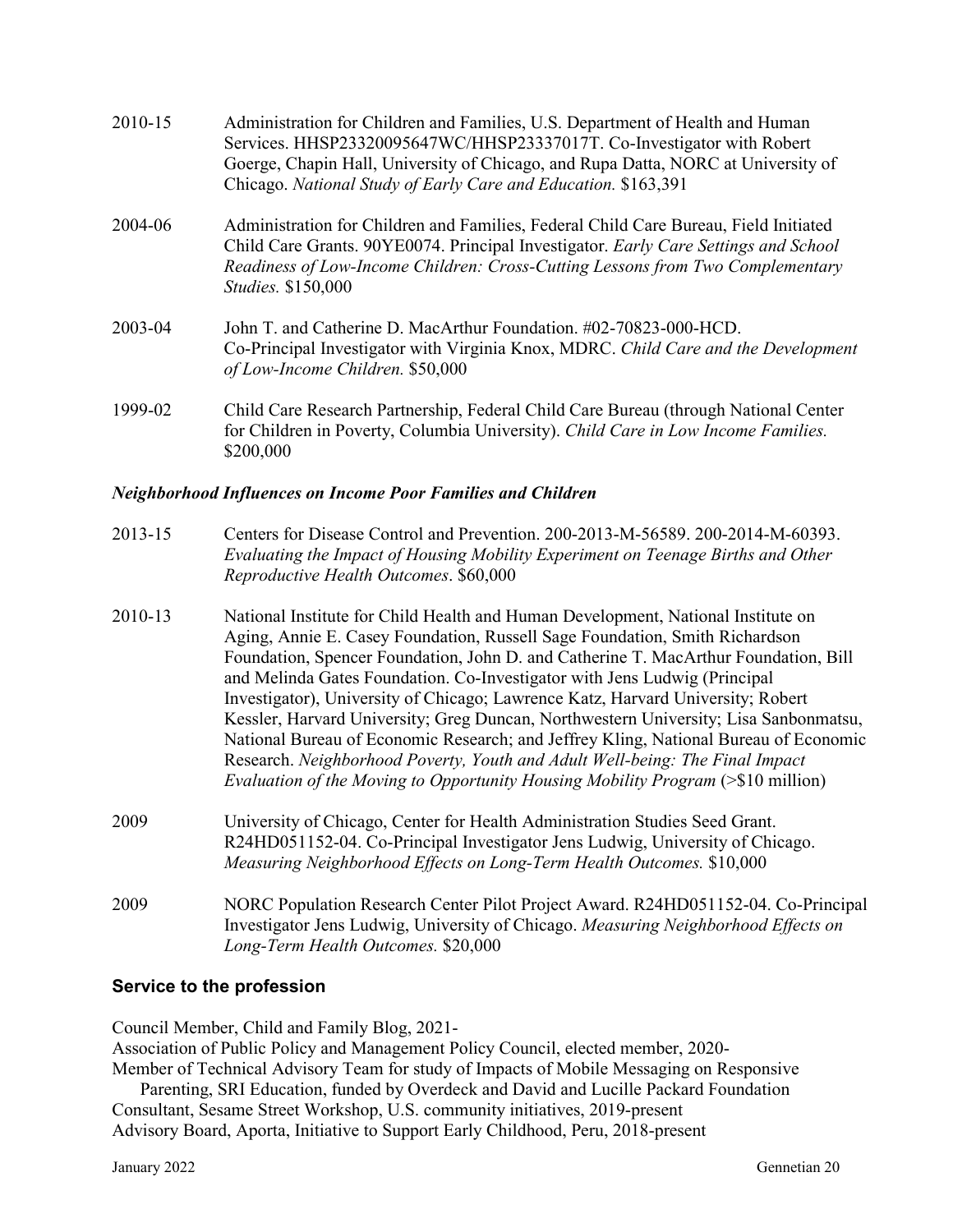Advisory Board, Assessing the Efficacy and Implementation of City Connects: A Systemic Approach to Student Support, Boston College, 2018-present

Advisory Board, The Ounce of Prevention Fund, 2018-present

Editorial Advisory Group, Child and Family Blog, a joint venture of The Future of Children (Brookings/Princeton), University of Cambridge, and the Jacobs Foundation, 2016-present

Editor, *Advances in Child Policy and Practice*, 2018-2021

Editorial board, *Social Sciences*, 2019-present

Reviewer, Smith Richardson Foundation, 2010-ongoing

Reviewer, William T. Grant Foundation, 2010-ongoing

- Invited Member, American Enterprise Institute–Brookings Institution Working Group: A Policy Agenda for Improving Child Outcomes, 2019-present
- Associate Editor, *Child Development*, 2013-2019
- Invited member, *Racial and Ethnic Disparities in Human Services Analysis Execution Project (RED-X)*, The Urban Institute, for the Administration for Children and Families (ACF) Office of Planning, Research and Evaluation (OPRE), 2019-present

Reviewer, Institute for Human Development and Social Change, New York University SEED grant awards, 2017-2018

Invited Chair, Task Force on Open Science and Research Integrity, Society for Research in Child Development, 2017-2018

- Invited Member, Technical Working Group, Family Economic Self-Sufficiency, Office of Planning and Evaluation Research, Administration for Children and Families, U.S. Department of Health and Human Services, 2011-2013
- Invited Member, Interdisciplinary Committee, Governing Council, Society for Research in Child Development, 2009-2012

Reviewer, Institute for Educational Sciences, Early Intervention and Early Childhood Education, 2010 Reviewer, National Institute of Health, Population Science Committee, 2005-2010 Steering Committee, Federal Child Care Bureau, Child Care Policy Consortium, 2004-2006 Reviewer, The World Bank, Evaluation Methodology for Gender Based Violence Initiatives, 2005

*Referee: American Journal of Community Psychology, American Journal of Public Health, Child Development, Children and Youth Services Review, Demography, Developmental Psychology, Early Childhood Research Quarterly, Economic Inquiry, Journal of Family Issues, Journal of Human Resources, Journal of Marriage and the Family, Journal of Policy Analysis and Management, Journal of Research on Adolescence, Pediatrics, Quarterly Journal of Economics, Review of Economics of the Household, Science, Social Forces, Social Problems, Social Science & Medicine, Social Services Review, Southern Economic Journal*

## **Service to Duke University**

Executive committee, Duke Population Research Institute

Faculty hiring committee member, Duke Sanford School of Public Policy, economics professor search, autumn 2021

Chair, Interdisciplinary Priorities Committee, October 2020-February 2021

Dean advisory executive committee, Duke Sanford School of Public Policy, 2020-

Third-year review committee, Duke Sanford School of Public Policy, spring 2020

Mentoring committees, Duke Sanford School of Public Policy, spring 2020-present

Faculty hiring committee member, Duke Sanford School of Public Policy, economics professor search, autumn 2019

## *Advising: Undergraduate*